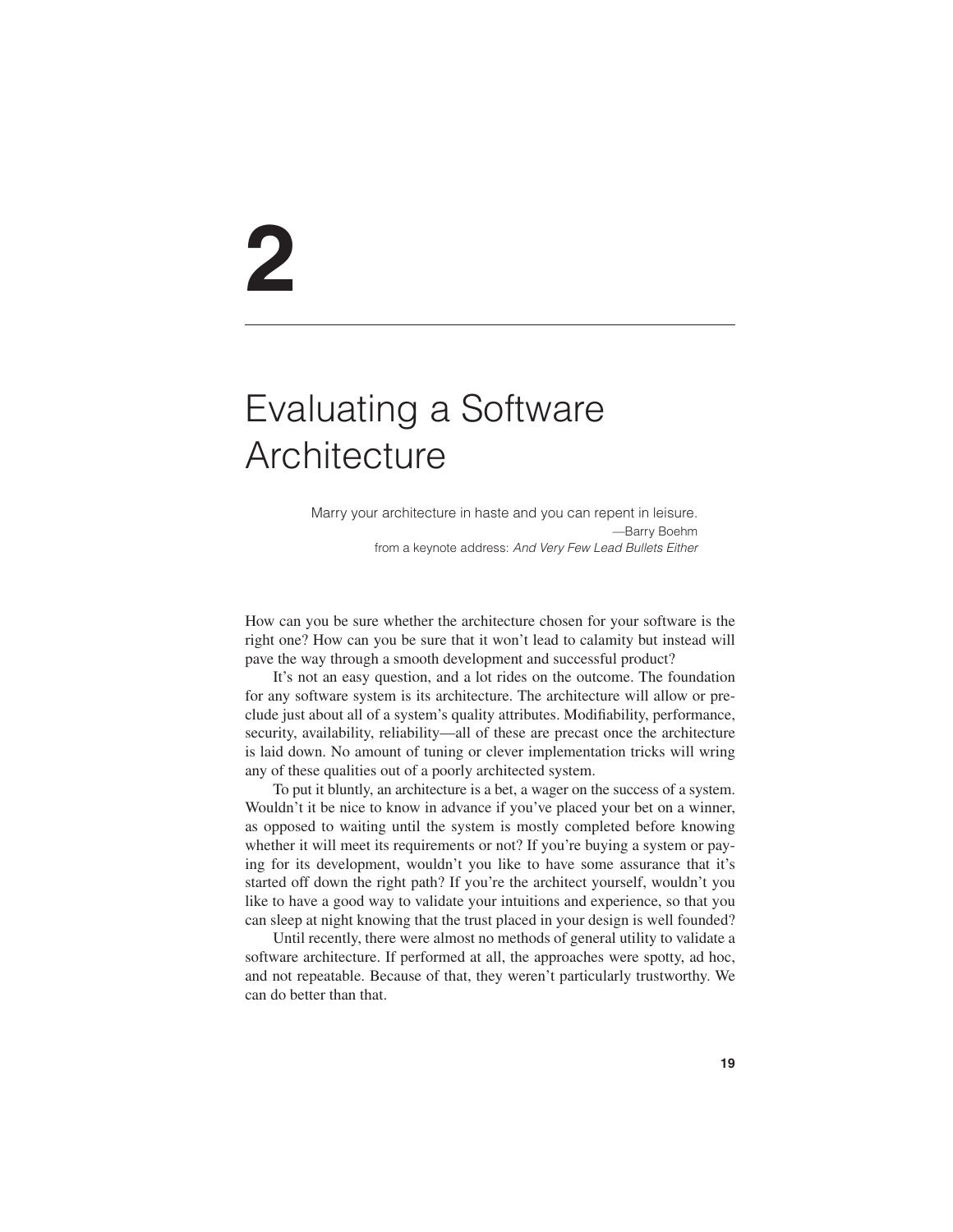This is a guidebook of software architecture evaluation. It is built around a suite of three methods, all developed at the Software Engineering Institute, that can be applied to any software-intensive system:

- ATAM: Architecture Tradeoff Analysis Method
- SAAM: Software Architecture Analysis Method
- ARID: Active Reviews for Intermediate Designs

The methods as a group have a solid pedigree, having been applied for years on dozens of projects of all sizes and in a wide variety of domains. With these methods, the time has come to include software architecture evaluation as a standard step of any development paradigm. Evaluations represent a wise risk-mitigation effort and are relatively inexpensive. They pay for themselves in terms of costly errors and sleepless nights avoided.

Whereas the previous chapter introduced the concept of software architecture, this chapter lays the conceptual groundwork for architectural evaluation. It defines what we mean by software architecture and explains the kinds of properties for which an architecture can (and cannot) be evaluated.

First, let's restate what it is we're evaluating:

*The software architecture of a program or computing system is the structure or structures of the system, which comprise software components, the externally visible properties of those components, and the relationships among them. [Bass 98]*

By "externally visible" properties, we are referring to those assumptions other components can make of a component, such as its provided services, performance characteristics, fault handling, shared resource usage, and so on. The intent of this definition is that a software architecture must abstract some information about the system (otherwise there is no point looking at the architecture—we are simply viewing the entire system) and yet provide enough information to be a basis for analysis, decision making, and hence risk reduction (see the sidebar What's Architectural?).

The architecture defines the components (such as modules, objects, processes, subsystems, compilation units, and so forth) and the relevant relations (such as calls, sends-data-to, synchronizes-with, uses, depends-on, instantiates, and many more) among them. The architecture is the result of early design decisions that are necessary before a group of people can collaboratively build a software system. The larger or more distributed the group, the more vital the architecture is (and the group doesn't have to be very large before the architecture is vital).

One of the insights about architecture from Chapter 1 that you must fully embrace before you can understand architecture evaluation is this:

*Architectures allow or preclude nearly all of the system's quality attributes.*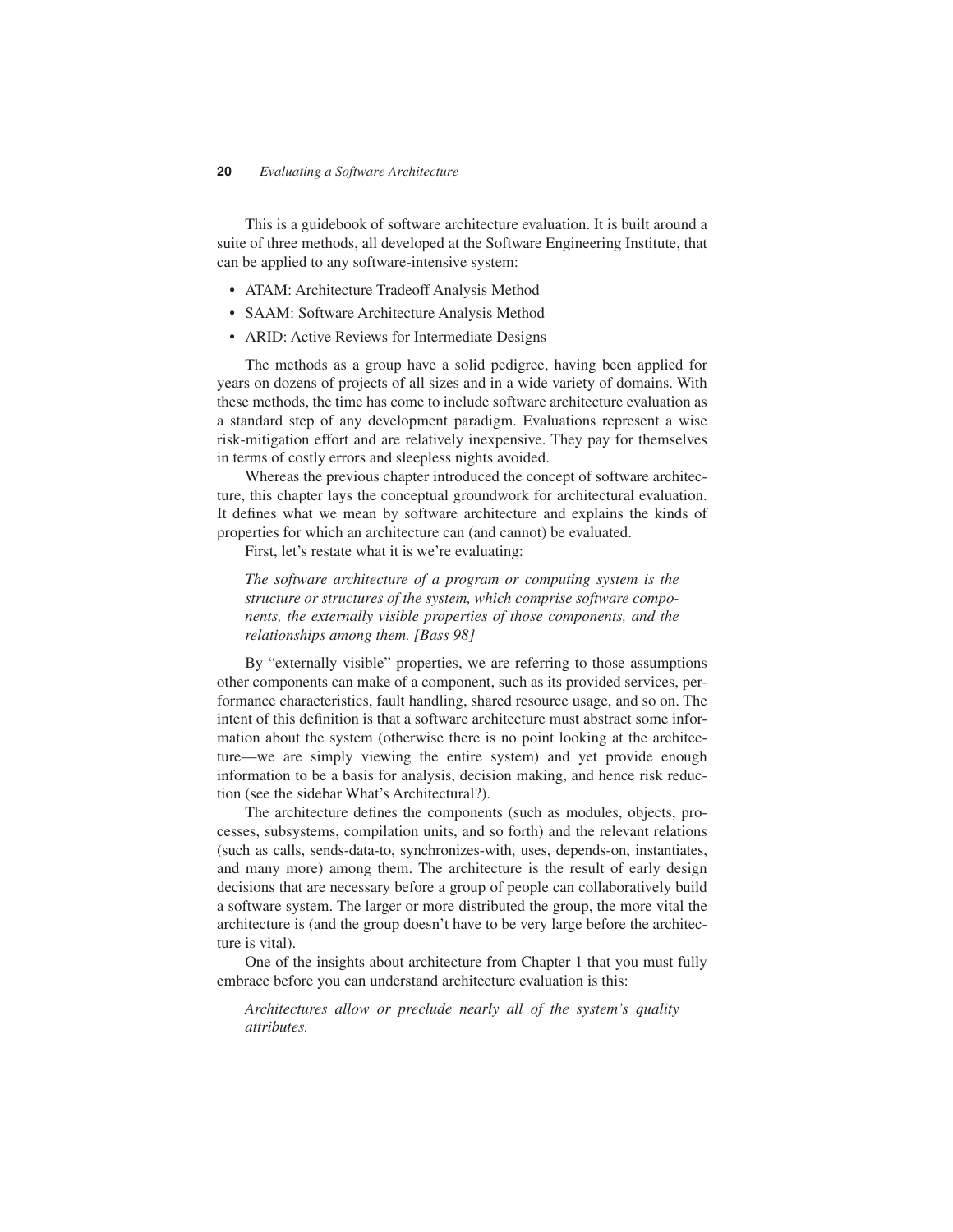This leads to the most fundamental truth about architecture evaluation: If architectural decisions determine a system's quality attributes, then it is possible to evaluate architectural decisions with respect to their impact on those attributes.

#### **What's Architectural?**

Sooner or later everyone asks the question: "What's architectural?" Some people ask out of intellectual curiosity, but people who are evaluating architectures have a pressing need to understand what information is in and out of their realm of concern. Maybe you didn't ask the question exactly that way. Perhaps you asked it in one of the following ways:

- What is the difference between an architecture and a high-level design?
- Are details such as priorities of processes architectural?
- Why should implementation considerations such as buffer overflows be treated as architectural?
- Are interfaces to components part of the architecture?
- If I have class diagrams, do I need anything else?
- Is architecture concerned with run-time behavior or static structure?
- Is the operating system part of the architecture? Is the programming language?
- If I'm constrained to use a particular commercial product, is that architectural? If I'm free to choose from a wide range of commercial products, is that architectural?

Let's think about this in two ways.

First, consider the definition of architecture that we quoted in Chapter 1 of this book. Paraphrasing: A software architecture concerns the gross organization of a system described in terms of its components, their externally visible properties, and the relationships among them. True enough, but it fails to explicitly address the notion of context. If the scope of my concern is confined to a subsystem within a system that is part of a system of systems, then what I consider to be architectural will be different than what the architect of the system of systems considers to be architectural. Therefore, context influences what's architectural.

Second, let's ask, what is *not* architectural? It has been said that algorithms are not architectural; data structures are not architectural; details of data flow are not architectural. Well, again these statements are only partially true. Some properties of algorithms, such as their complexity, might have a dramatic effect on performance. Some properties of data structures, such as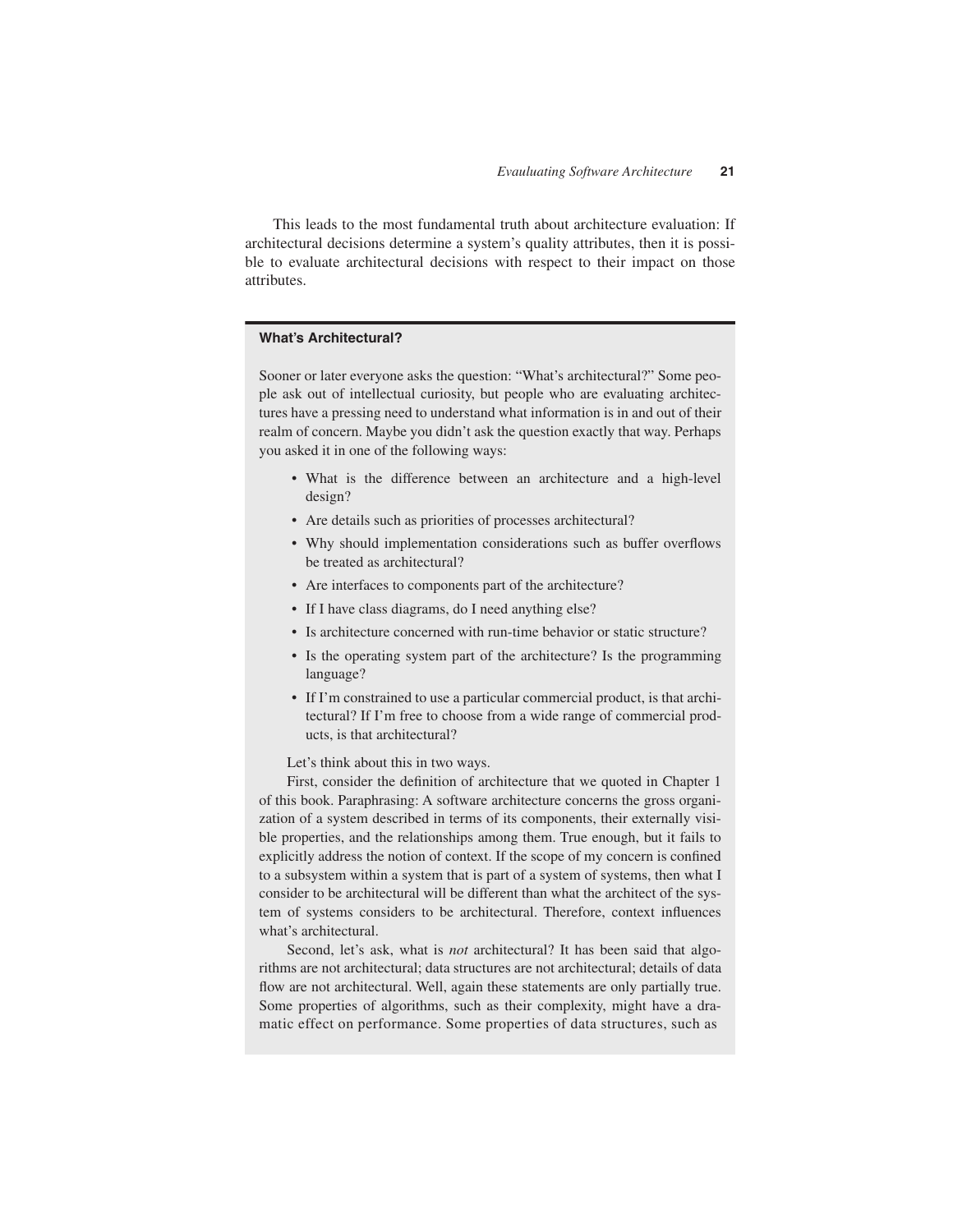whether they need to support concurrent access, directly impact performance and reliability. Some of the details of data flow, such as how components depend on specific message types or which components are allowed access to which data types, impact modifiability and security, respectively.

So is there a principle that we can use in determining what is architectural? Let's appeal to what architecture is used for to formulate our principle. Our criterion for something to be architectural is this: It must be a component, or a relationship between components, or a property (of components or relationships) *that needs to be externally visible* in order to reason about the ability of the system to meet its quality requirements or to support decomposition of the system into independently implementable pieces. Here are some corollaries of this principle:

- *Architecture describes what is in your system.* When you have determined your context, you have determined a boundary that describes what is in and what is out of your system (which might be someone else's subsystem). Architecture describes the part that is in.
- An architecture is an abstract depiction of your system. The information in an architecture is the most abstract and yet meaningful depiction of that aspect of the system. Given your architectural specification, there should not be a need for a more abstract description. That is not to say that all aspects of architecture are abstract, nor is it to say that there is an abstraction threshold that needs to be exceeded before a piece of design information can be considered architectural. You shouldn't worry if your architecture encroaches on what others might consider to be a more detailed design.
- *What's architectural should be critical for reasoning about critical requirements.* The architecture bridges the gap between requirements and the rest of the design. If you feel that some information is critical for reasoning about how your system will meet its requirements then it is architectural. You, as the architect, are the best judge. On the other hand, if you can eliminate some details and still compose a forceful argument through models, simulation, walk-throughs, and so on about how your architecture will satisfy key requirements then those details do not belong. However, if you put too much detail into your architecture then it might not satisfy the next principle.
- *An architectural specification needs to be graspable.* The whole point of a gross-level system depiction is that you can understand it and reason about it. Too much detail will defeat this purpose.
- An architecture is constraining. It imposes requirements on all lowerlevel design specifications. I like to distinguish between when a decision is made and when it is realized. For example, I might determine a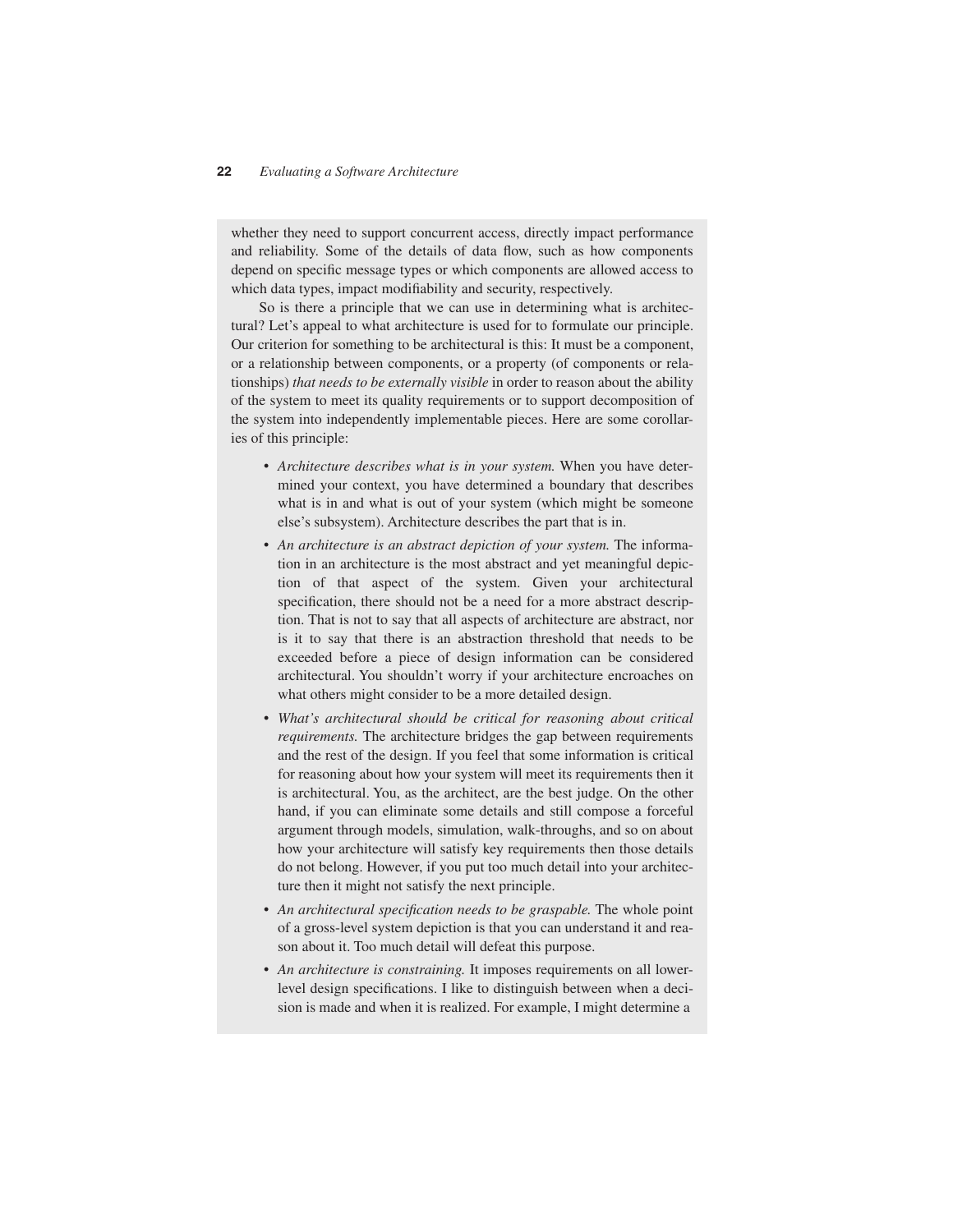process prioritization strategy, a component redundancy strategy, or a set of encapsulation rules when designing an architecture; but I might not actually make priority assignments, determine the algorithm for a redundant calculation, or specify the details of an interface until much later.

In a nutshell:

*To be architectural is to be the most abstract depiction of the system that enables reasoning about critical requirements and constrains all subsequent refinements.*

If it sounds like finding all those aspects of your system that are architectural is difficult, that is true. It is unlikely that you will discover everything that is architectural up front, nor should you try. An architectural specification will evolve over time as you continually apply these principles in determining what's architectural.

*—MHK*

# **2.1 Why Evaluate an Architecture?**

The earlier you find a problem in a software project, the better off you are. The cost to fix an error found during requirements or early design phases is orders of magnitudes less to correct than the same error found during testing. Architecture is the product of the early design phase, and its effect on the system and the project is profound.

An unsuitable architecture will precipitate disaster on a project. Performance goals will not be met. Security goals will fall by the wayside. The customer will grow impatient because the right functionality is not available, and the system is too hard to change to add it. Schedules and budgets will be blown out of the water as the team scrambles to back-fit and hack their way through the problems. Months or years later, changes that could have been anticipated and planned for will be rejected because they are too costly. Plagues and pestilence cannot be too far behind.

Architecture also determines the structure of the project: configuration control libraries, schedules and budgets, performance goals, team structure, documentation organization, and testing and maintenance activities all are organized around the architecture. If it changes midstream because of some deficiency discovered late, the entire project can be thrown into chaos. It is much better to change the architecture before it has been frozen into existence by the establishment of downstream artifacts based on it.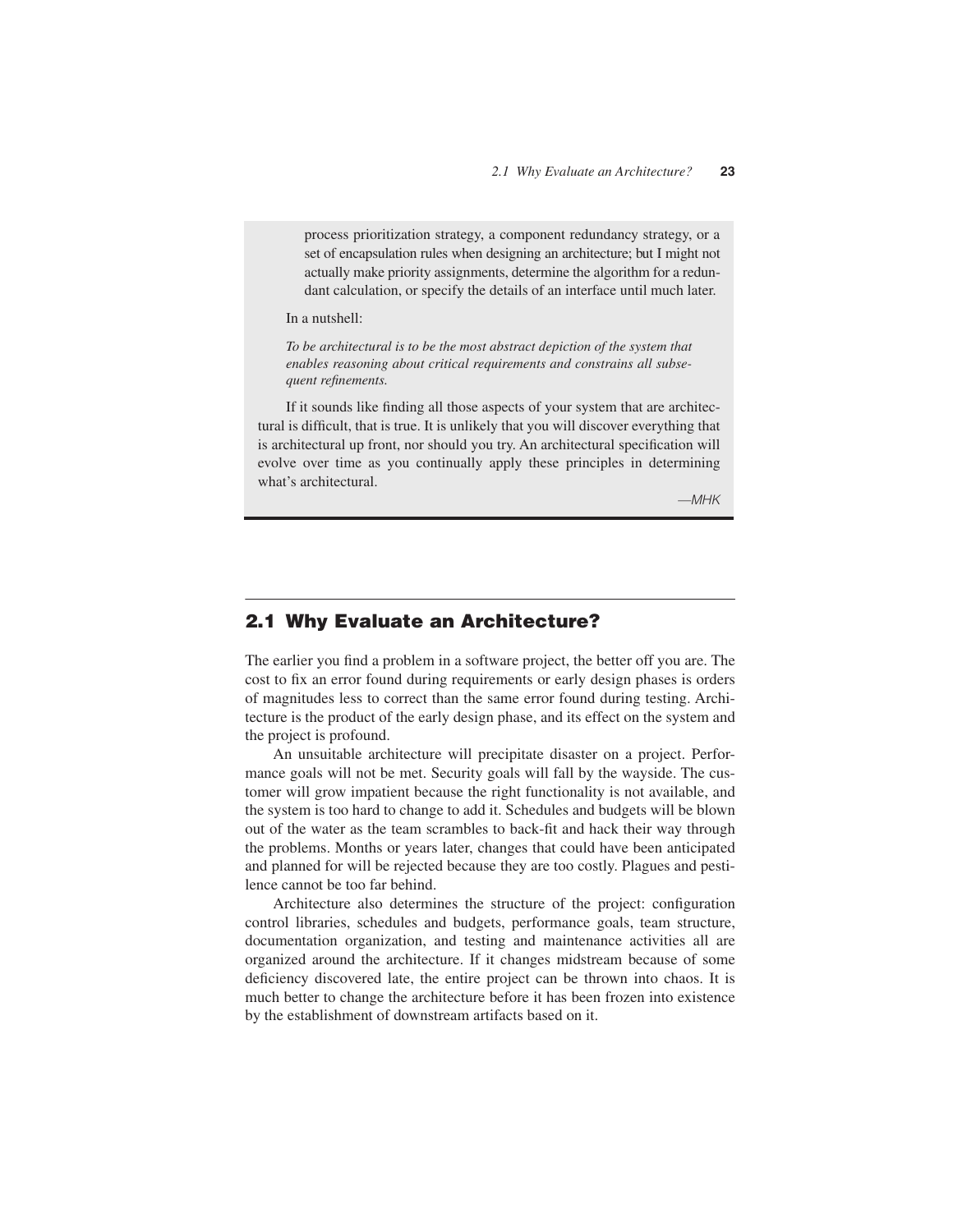Architecture evaluation is a cheap way to avoid disaster. The methods in this book are meant to be applied while the architecture is a paper specification (of course, they can be applied later as well), and so they involve running a series of simple thought experiments. They each require assembling relevant stakeholders for a structured session of brainstorming, presentation, and analysis. All told, the average architecture evaluation adds no more than a few days to the project schedule.

To put it another way, if you were building a house, you wouldn't think of proceeding without carefully looking at the blueprints before construction began. You would happily spend the small amount of extra time because you know it's much better to discover a missing bedroom while the architecture is just a blueprint, rather than on moving day.

# **2.2 When Can an Architecture Be Evaluated?**

The classical application of architecture evaluation occurs when the architecture has been specified but before implementation has begun. Users of iterative or incremental life-cycle models can evaluate the architectural decisions made during the most recent cycle. However, one of the appealing aspects of architecture evaluation is that it can be applied at any stage of an architecture's lifetime, and there are two useful variations from the classical: early and late.

**Early.** Evaluation need not wait until an architecture is fully specified. It can be used at any stage in the architecture creation process to examine those architectural decisions already made and choose among architectural options that are pending. That is, it is equally adept at evaluating architectural decisions that have already been made and those that are being considered.

Of course, the completeness and fidelity of the evaluation will be a direct function of the completeness and fidelity of the architectural description brought to the table by the architect. And in practice, the expense and logistical burden of convening a full-blown evaluation is seldom undertaken when unwarranted by the state of the architecture. It is just not going to be very rewarding to assemble a dozen or two stakeholders and analysts to evaluate the architect's early back-of-the-napkin sketches, even though such sketches will in fact reveal a number of significant architecture paths chosen and paths not taken.

Some organizations recommend what they call a *discovery review*, which is a very early mini-evaluation whose purpose is as much to iron out and prioritize troublesome requirements as analyzing whatever "proto-architecture"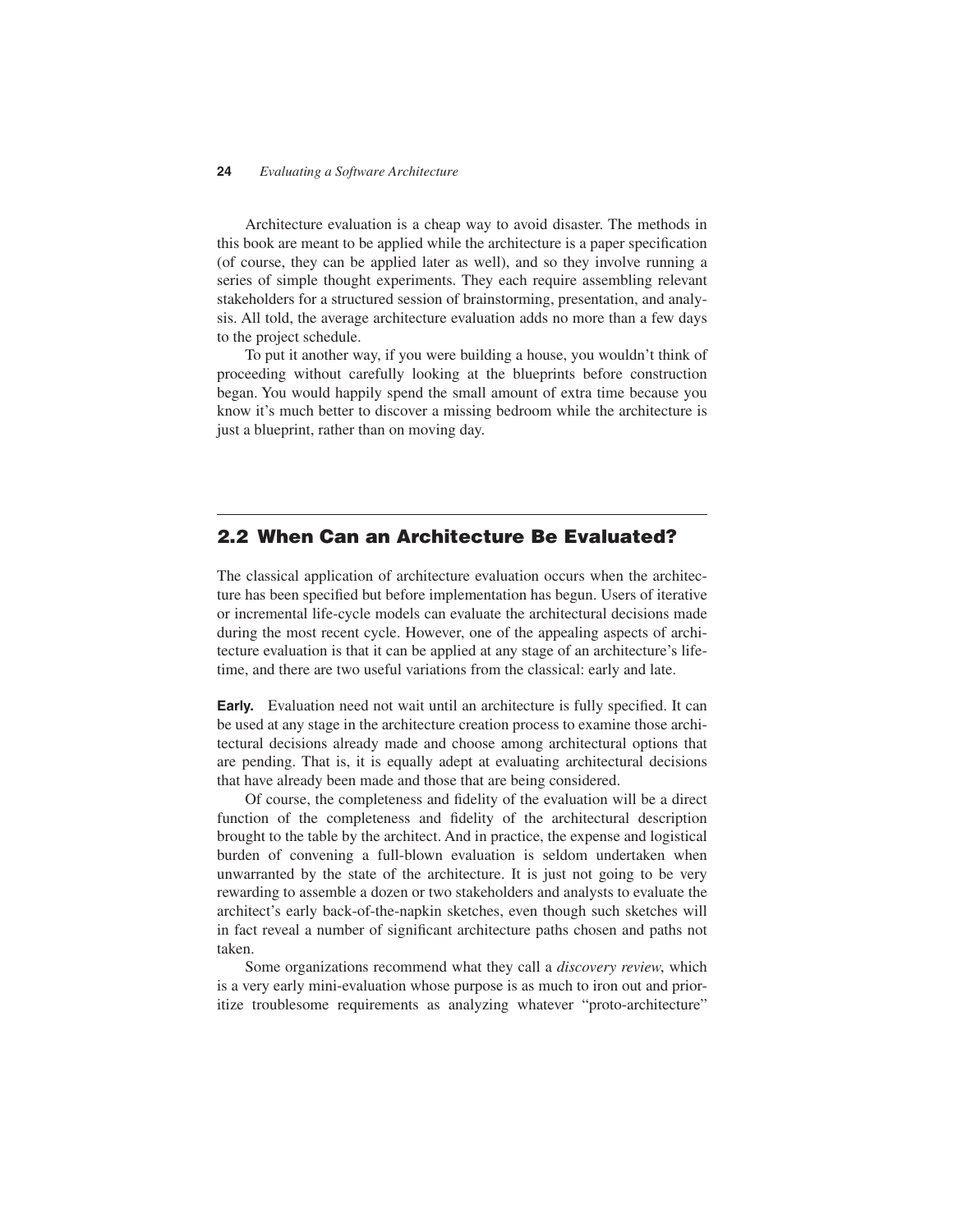may have been crafted by that point. For a discovery review, the stakeholder group is smaller but must include people empowered to make requirements decisions. The purpose of this meeting is to raise any concerns that the architect may have about the feasibility of *any* architecture to meet the combined quality and behavioral requirements that are being levied while there is still time to relax the most troubling or least important ones. The output of a discovery review is a much stronger set of requirements and an initial approach to satisfying them. That approach, when fleshed out, can be the subject of a full evaluation later.

We do not cover discovery reviews in detail because they are a straightforward variation of an architecture evaluation. If you hold a discovery review, make sure to

- Hold it before the requirements are frozen and when the architect has a good idea about how to approach the problem
- Include in the stakeholder group someone empowered to make requirements decisions
- Include a prioritized set of requirements in the output, in case there is no apparent way to meet all of them

Finally, in a discovery review, remember the words of the gifted aircraft designer Willy Messerschmitt, himself no stranger to the burden of requirements, who said:

*You can have any combination of features the Air Ministry desires, so long as you do not also require that the resulting airplane fly.*

Late. The second variation takes place when not only the architecture is nailed down but the implementation is complete as well. This case occurs when an organization inherits some sort of legacy system. Perhaps it has been purchased on the open market, or perhaps it is being excavated from the organization's own archives. The techniques for evaluating a legacy architecture are the same as those for one that is newborn. An evaluation is a useful thing to do because it will help the new owners understand the legacy system, and let them know whether the system can be counted on to meet its quality and behavioral requirements.

In general, when can an architectural evaluation be held? As soon as there is enough of an architecture to justify it. Different organizations may measure that justification differently, but a good rule of thumb is this: Hold an evaluation when development teams start to make decisions that depend on the architecture and the cost of undoing those decisions would outweigh the cost of holding an evaluation.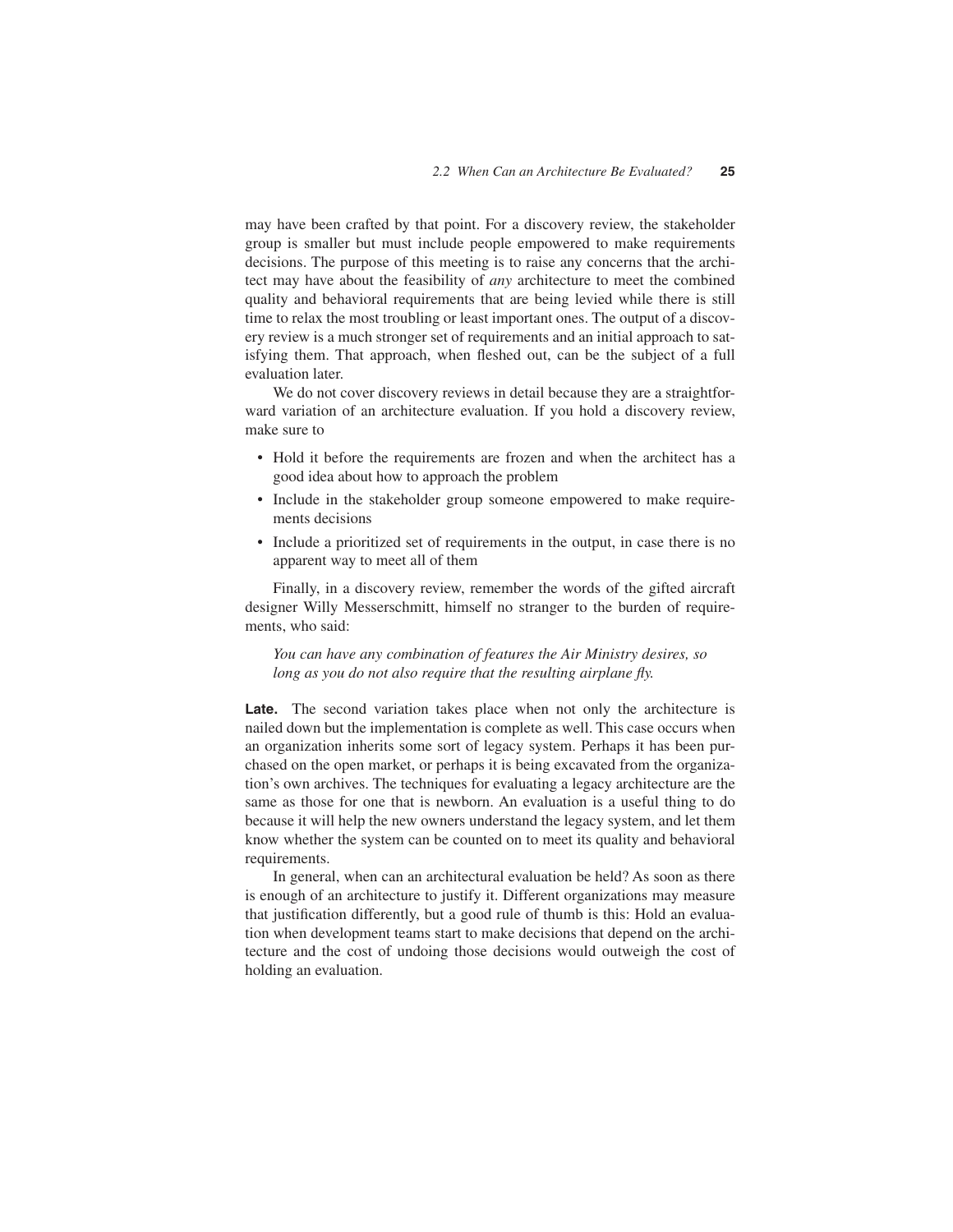# **2.3 Who's Involved?**

There are two groups of people involved in an architecture evaluation.

- **1.** *Evaluation team.* These are the people who will conduct the evaluation and perform the analysis. The team members and their precise roles will be defined later, but for now simply realize that they represent one of the classes of participants.
- **2.** *Stakeholders.* Stakeholders are people who have a vested interest in the architecture and the system that will be built from it. The three evaluation methods in this book all use stakeholders to articulate the specific requirements that are levied on the architecture, above and beyond the requirements that state what functionality the system is supposed to exhibit. Some, but not all, of the stakeholders will be members of the development team: coders, integrators, testers, maintainers, and so forth.

A special kind of stakeholder is a project decision maker. These are people who are interested in the outcome of the evaluation and have the power to make decisions that affect the future of the project. They include the architect, the designers of components, and the project's management. Management will have to make decisions about how to respond to the issues raised by the evaluation. In some settings (particularly government acquisitions), the customer or sponsor may be a project decision maker as well.

Whereas an arbitrary stakeholder says what he or she wants to be true about the architecture, a decision maker has the power to expend resources to *make* it true. So a project manager might say (as a stakeholder), "I would like the architecture to be reusable on a related project that I'm managing," but as a decision maker he or she might say, "I see that the changes you've identified as necessary to reuse this architecture on my other project are too expensive, and I won't pay for them." Another difference is that a project decision maker has the power to speak authoritatively for the project, and some of the steps of the ATAM method, for example, ask them to do precisely that. A garden-variety stakeholder, on the other hand, can only hope to influence (but not control) the project. For more on stakeholders, see the sidebar Stakeholders on page 63 in Chapter 3.

The client for an architecture evaluation will usually be a project decision maker, with a vested interest in the outcome of the evaluation and holding some power over the project.

Sometimes the evaluation team is drawn from the project staff, in which case they are also stakeholders. This is not recommended because they will lack the objectivity to view the architecture in a dispassionate way.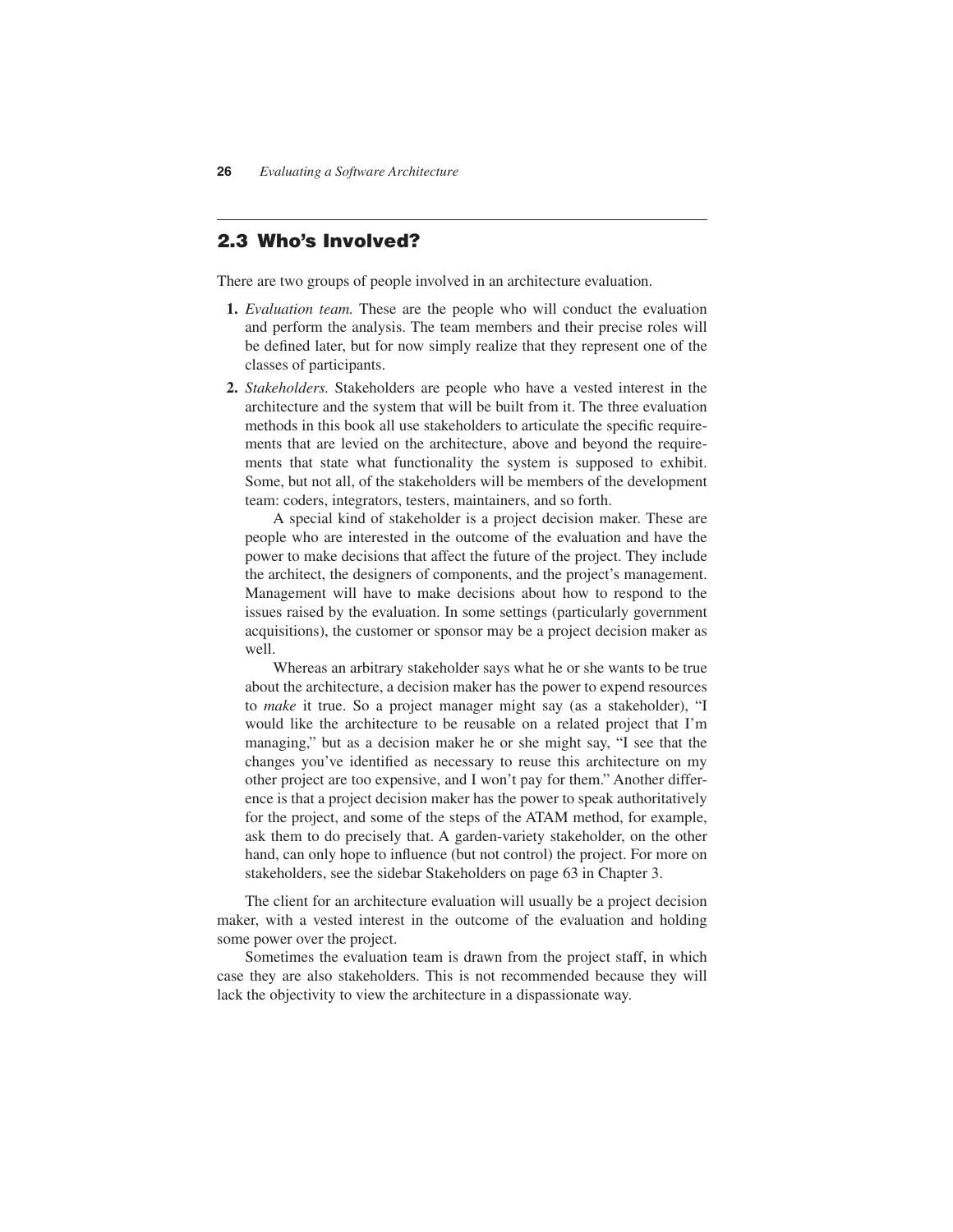# **2.4 What Result Does an Architecture Evaluation Produce?**

In concrete terms, an architecture evaluation produces a report, the form and content of which vary according to the method used. Primarily, though, an architecture evaluation produces information. In particular, it produces answers to two kinds of questions.

- **1.** Is this architecture suitable for the system for which it was designed?
- **2.** Which of two or more competing architectures is the most suitable one for the system at hand?

Suitability for a given task, then, is what we seek to investigate. We say that an architecture is suitable if it meets two criteria.

- **1.** The system that results from it will meet its quality goals. That is, the system will run predictably and fast enough to meet its performance (timing) requirements. It will be modifiable in planned ways. It will meet its security constraints. It will provide the required behavioral function. Not every quality property of a system is a direct result of its architecture, but many are, and for those that are, the architecture is suitable if it provides the blueprint for building a system that achieves those properties.
- **2.** The system can be built using the resources at hand: the staff, the budget, the legacy software (if any), and the time allotted before delivery. That is, the architecture is *buildable*.

This concept of suitability will set the stage for all of the material that follows. It has a couple of important implications. First, suitability is only relevant in the context of specific (and specifically articulated) goals for the architecture and the system it spawns. An architecture designed with high-speed performance as the primary design goal might lead to a system that runs like the wind but requires hordes of programmers working for months to make any kind of modification to it. If modifiability were more important than performance *for that system*, then that architecture would be unsuitable *for that system* (but might be just the ticket for another one).

In *Alice in Wonderland,* Alice encounters the Cheshire Cat and asks for directions. The cat responds that it depends upon where she wishes to go. Alice says she doesn't know, whereupon the cat tells her it doesn't matter which way she walks. So

#### *If the sponsor of a system cannot tell you what any of the quality goals are for the system, then any architecture will do.*

An overarching part of an architecture evaluation is to capture and prioritize specific goals that the architecture must meet in order to be considered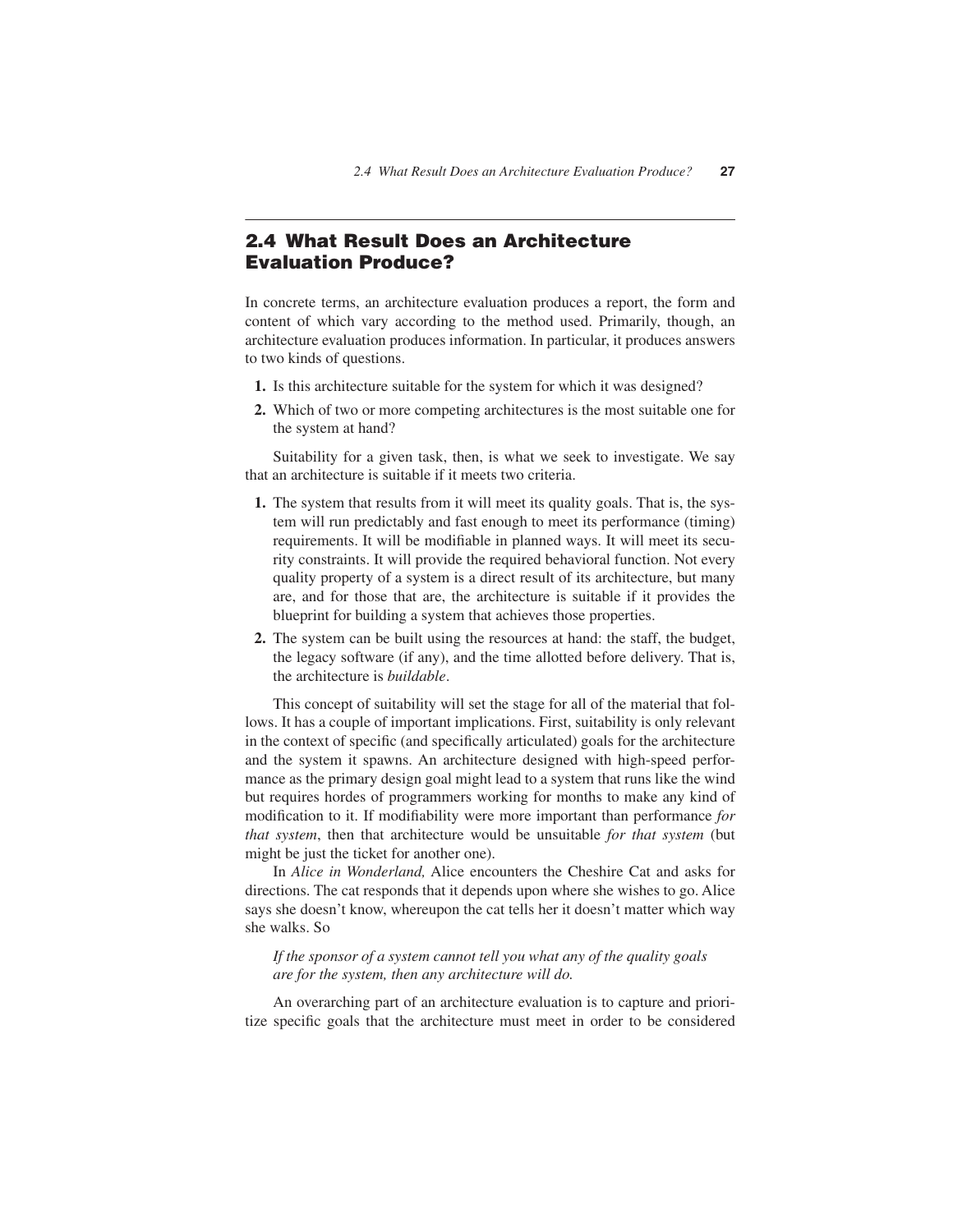#### **Why Should I Believe You?**

Frequently when we embark on an evaluation we are outsiders. We have been called in by a project leader or a manager or a customer to evaluate a project. Perhaps this is seen as an audit, or perhaps it is just part of an attempt to improve an organization's software engineering practice. Whatever the reason, unless the evaluation is part of a long-term relationship, we typically don't personally know the architect, or we don't know the major stakeholders.

Sometimes this distance is not a problem—the stakeholders are receptive and enthusiastic, eager to learn and to improve their architecture. But on other occasions we meet with resistance and perhaps even fear. The major players sit there with their arms folded across their chests, clearly annoyed that they have been taken away from their *real* work, that of architecting, to pursue this silly management-directed evaluation. At other times the stakeholders are friendly and even receptive, but they are skeptical. After all, they are the experts in their domains and they have been working in the area, and maybe even on this system, for years.

In either case their attitudes, whether friendly or unfriendly, indicate a substantial amount of skepticism over the prospect that the evaluation can actually help. They are in effect saying, "What could a bunch of outsiders possibly have to tell us about *our* system that we don't already know?" You will probably have to face this kind of opposition or resistance at some point in your tenure as an architecture evaluator.

There are two things that you need to know and do to counteract this opposition. First of all, you need to counteract the fear. So keep calm. If you are friendly and let them know that the point of the meeting is to learn about and improve the architecture (rather than pointing a finger of blame) then you will find that resistance melts away quickly. Most people actually enjoy the evaluation process and see the benefits very quickly. Second, you need to counteract the skepticism. Of course they are the experts in the domain. You know this and they know this, and you should acknowledge this up front. But you are the architecture and quality attribute expert. No matter what the domain, architectural approaches for dealing with and analyzing quality attributes don't vary much. There are relatively few ways to approach performance or availability or security on an architectural level. As an experienced evaluator (and with the help of the insight from the quality attribute communities) you have seen these before, and they don't change much from domain to domain.

Furthermore, as an outsider you bring a "fresh set of eyes," and this alone can often bring new insights into a project. Finally, you are following a process that has been refined over dozens of evaluations covering dozens of different domains. It has been refined to make use of the expertise of many people, to elicit, document, and cross-check quality attribute requirements and architectural information. This alone will bring benefit to your project—we have seen it over and over again. The process works!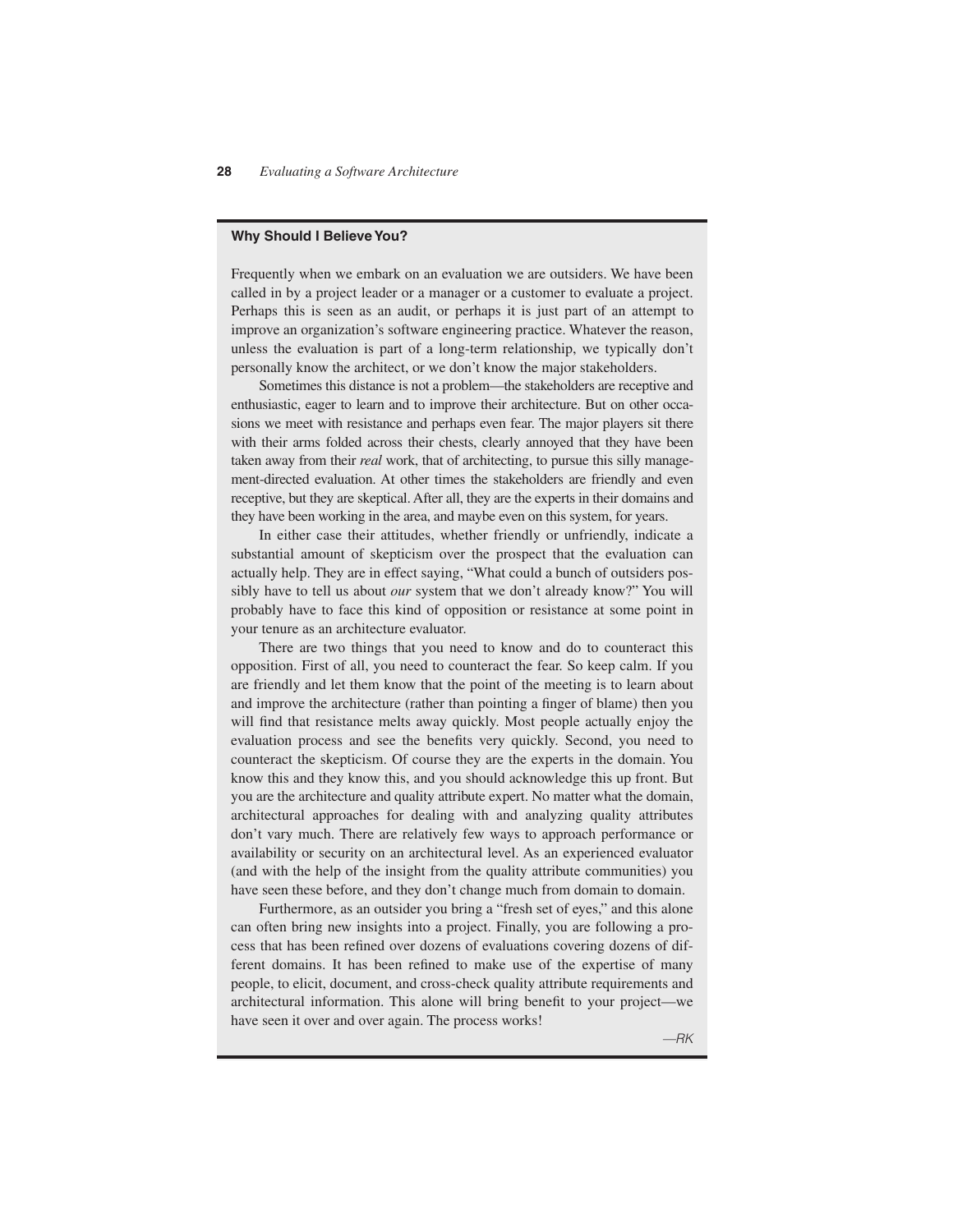suitable. In a perfect world, these would all be captured in a requirements document, but this notion fails for two reasons: (1) Complete and up-to-date requirements documents don't always exist, and (2) requirements documents express the requirements for a *system*. There are additional requirements levied on an architecture besides just enabling the system's requirements to be met. (Buildability is an example.)

The second implication of evaluating for suitability is that the answer that comes out of the evaluation is not going to be the sort of scalar result you may be used to when evaluating other kinds of software artifacts. Unlike code metrics, for example, in which the answer might be 7.2 and anything over 6.5 is deemed unacceptable, an architecture evaluation is going to produce a more thoughtful result.

We are not interested in precisely characterizing any quality attribute (using measures such as mean time to failure or end-to-end average latency). That would be pointless at an early stage of design because the actual parameters that determine these values (such as the actual execution time of a component) are often implementation dependent. What we are interested in doing—in the spirit of a risk-mitigation activity—is learning where an attribute of interest is affected by architectural design decisions, so that we can reason carefully about those decisions, model them more completely in subsequent analyses, and devote more of our design, analysis, and prototyping energies to such decisions.

An architectural evaluation will tell you that the architecture has been found suitable with respect to one set of goals and problematic with respect to another set of goals. Sometimes the goals will be in conflict with each other, or at the very least, some goals will be more important than other ones. And so the manager of the project will have a decision to make if the architecture evaluates well in some areas and not so well in others. Can the manager live with the areas of weakness? Can the architecture be strengthened in those areas? Or is it time for a wholesale restart? The evaluation will help reveal where an architecture is weak, but weighing the cost against benefit to the project of strengthening the architecture is solely a function of project context and is in the realm of management. So

## *An architecture evaluation doesn't tell you "yes" or "no," "good" or "bad," or "6.75 out of 10." It tells you where you are at risk.*

Architecture evaluation can be applied to a single architecture or to a group of competing architectures. In the latter case, it can reveal the strengths and weaknesses of each one. Of course, you can bet that no architecture will evaluate better than all others in all areas. Instead, one will outperform others in some areas but underperform in other areas. The evaluation will first identify what the areas of interest are and then highlight the strengths and weaknesses of each architecture in those areas. Management must decide which (if any) of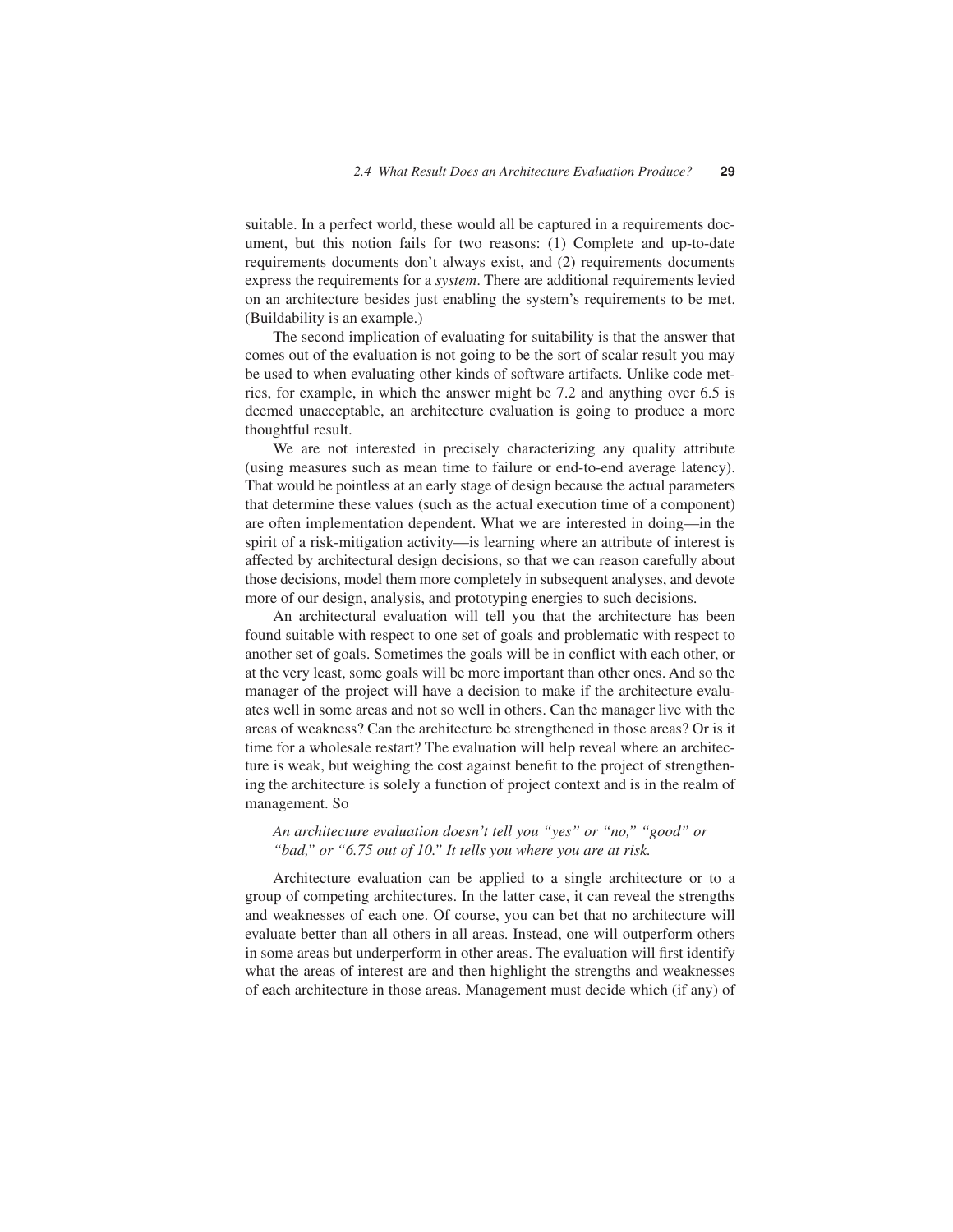the competing architectures should be selected or improved or whether none of the candidates is acceptable and a new architecture should be designed.<sup>1</sup>

# **2.5 For What Qualities Can We Evaluate an Architecture?**

In this section, we say more precisely what suitability means. It isn't quite true that we can tell from looking at an architecture whether the ensuing system will meet *all* of its quality goals. For one thing, an implementation might diverge from the architectural plan in ways that subvert the quality plans. But for another, architecture does not strictly determine all of a system's qualities.

Usability is a good example. Usability is the measure of a user's ability to utilize a system effectively. Usability is an important quality goal for many systems, but usability is largely a function of the user interface. In modern systems design, particular aspects of the user interface tend to be encapsulated within small areas of the architecture. Getting data to and from the user interface and making it flow around the system so that the necessary work is done to support the user is certainly an architectural issue, as is the ability to change the user interface should that be required. However, many aspects of the user interface—whether the user sees red or blue backgrounds, a radio button or a dialog box—are by and large not architectural since those decisions are generally confined to a limited area of the system.

But other quality attributes lie squarely in the realm of architecture. For instance, the ATAM concentrates on evaluating an architecture for suitability in terms of imbuing a system with the following quality attributes. (Definitions are based on Bass et al. [Bass 98])

- *Performance:* Performance refers to the responsiveness of the system—the time required to respond to stimuli (events) or the number of events processed in some interval of time. Performance qualities are often expressed by the number of transactions per unit time or by the amount of time it takes to complete a transaction with the system. Performance measures are often cited using *benchmarks*, which are specific transaction sets or workload conditions under which the performance is measured.
- *Reliability:* Reliability is the ability of the system to keep operating over time. Reliability is usually measured by mean time to failure.

<sup>1.</sup> This is the last time we will address evaluating more than one architecture at a time since the methods we describe are carried out in the same fashion for either case.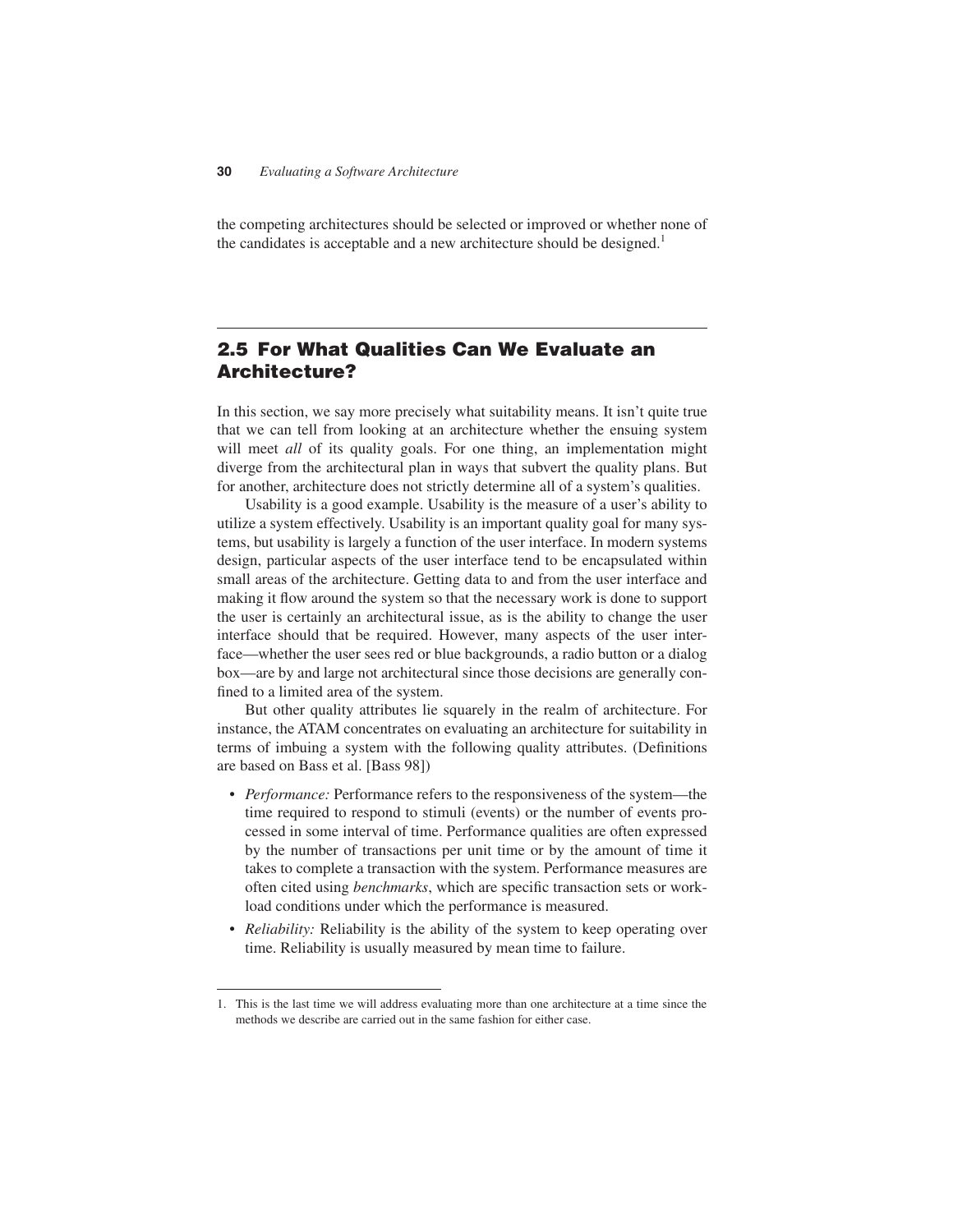- *Availability:* Availability is the proportion of time the system is up and running. It is measured by the length of time between failures as well as how quickly the system is able to resume operation in the event of failure.
- *Security:* Security is a measure of the system's ability to resist unauthorized attempts at usage and denial of service while still providing its services to legitimate users. Security is categorized in terms of the types of threats that might be made to the system.
- *Modifiability:* Modifiability is the ability to make changes to a system quickly and cost effectively. It is measured by using specific changes as benchmarks and recording how expensive those changes are to make.
- *Portability:* Portability is the ability of the system to run under different computing environments. These environments can be hardware, software, or a combination of the two. A system is portable to the extent that all of the assumptions about any *particular* computing environment are confined to one component (or at worst, a small number of easily changed components). If porting to a new system requires change, then portability is simply a special kind of modifiability.
- *Functionality:* Functionality is the ability of the system to do the work for which it was intended. Performing a task requires that many or most of the system's components work in a coordinated manner to complete the job.
- *Variability:* Variability is how well the architecture can be expanded or modified to produce new architectures that differ in specific, preplanned ways. Variability mechanisms may be run-time (such as negotiating on the fly protocols), compile-time (such as setting compilation parameters to bind certain variables), build-time (such as including or excluding various components or choosing different versions of a component), or code-time mechanisms (such as coding a device driver for a new device). Variability is important when the architecture is going to serve as the foundation for a whole family of related products, as in a product line.
- *Subsetability:* This is the ability to support the production of a subset of the system. While this may seem like an odd property of an architecture, it is actually one of the most useful and most overlooked. Subsetability can spell the difference between being able to deliver nothing when schedules slip versus being able to deliver a substantial part of the product. Subsetability also enables incremental development, a powerful development paradigm in which a minimal system is made to run early on and functions are added to it over time until the whole system is ready. Subsetability is a special kind of variability, mentioned above.
- *Conceptual integrity:* Conceptual integrity is the underlying theme or vision that unifies the design of the system at all levels. The architecture should do similar things in similar ways. Conceptual integrity is exemplified in an architecture that exhibits consistency, has a small number of data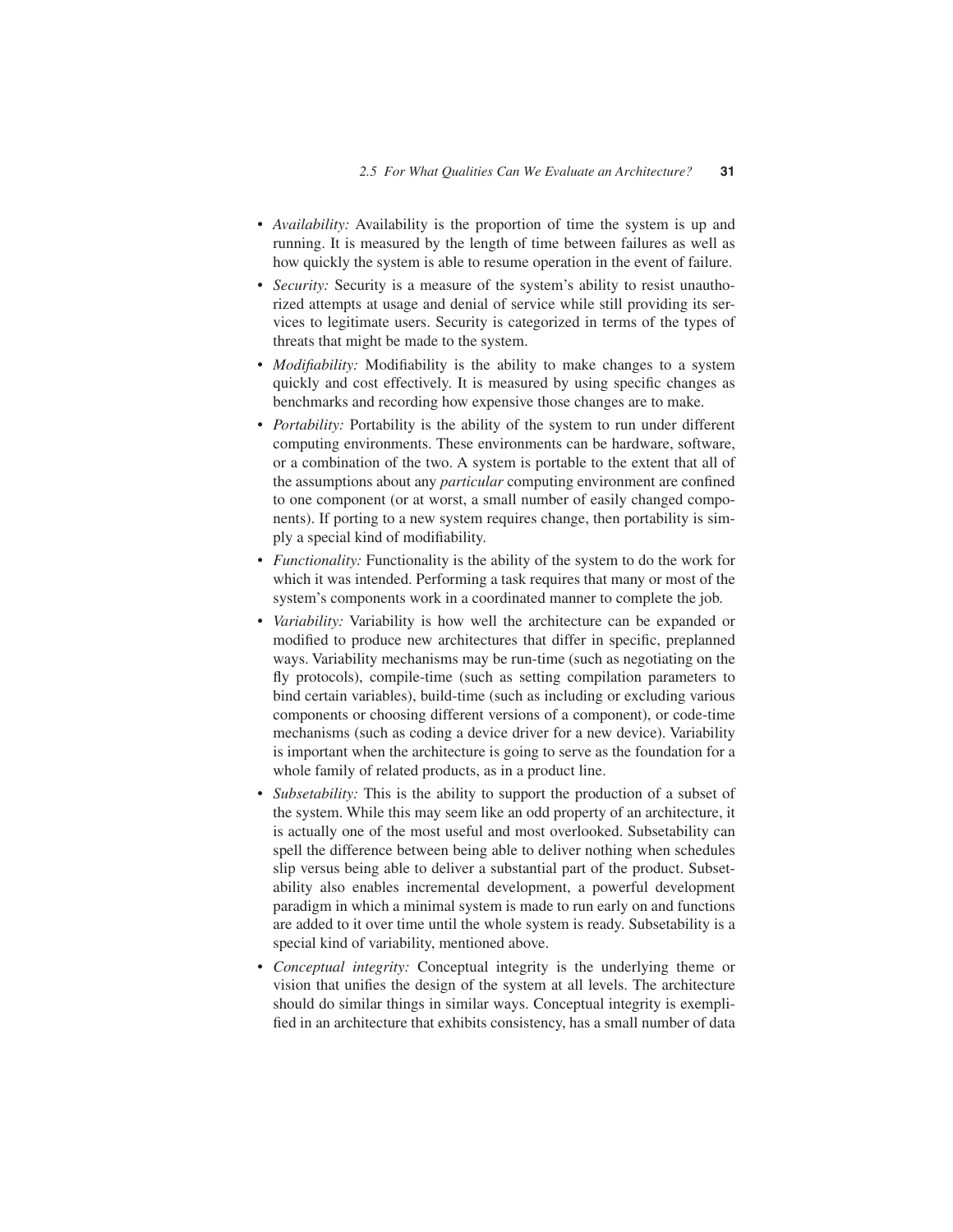and control mechanisms, and uses a small number of patterns throughout to get the job done.

By contrast, the SAAM concentrates on modifiability in its various forms (such as portability, subsetability, and variability) and functionality. The ARID method provides insights about the suitability of a portion of the architecture to be used by developers to complete their tasks.

If some other quality than the ones mentioned above is important to you, the methods still apply. The ATAM, for example, is structured in steps, some of which are dependent upon the quality being investigated, and others of which are not. Early steps of the ATAM allow you to define new quality attributes by explicitly describing the properties of interest. The ATAM can easily accommodate new quality-dependent analysis. When we introduce the method, you'll see where to do this. For now, though, the qualities in the list above form the basis for the methods' capabilities, and they also cover most of what people tend to be concerned about when evaluating an architecture.

# **2.6 Why Are Quality Attributes Too Vague for Analysis?**

Quality attributes form the basis for architectural evaluation, but simply naming the attributes by themselves is not a sufficient basis on which to judge an architecture for suitability. Often, requirements statements like the following are written:

- "The system shall be robust."
- "The system shall be highly modifiable."
- "The system shall be secure from unauthorized break-in."
- "The system shall exhibit acceptable performance."

Without elaboration, each of these statements is subject to interpretation and misunderstanding. What you might think of as robust, your customer might consider barely adequate—or vice versa. Perhaps the system can easily adopt a new database but cannot adapt to a new operating system. Is that system maintainable or not? Perhaps the system uses passwords for security, which prevents a whole class of unauthorized users from breaking in, but has no virus protection mechanisms. Is that system secure from intrusion or not?

The point here is that quality attributes are not absolute quantities; they exist in the context of specific goals. In particular: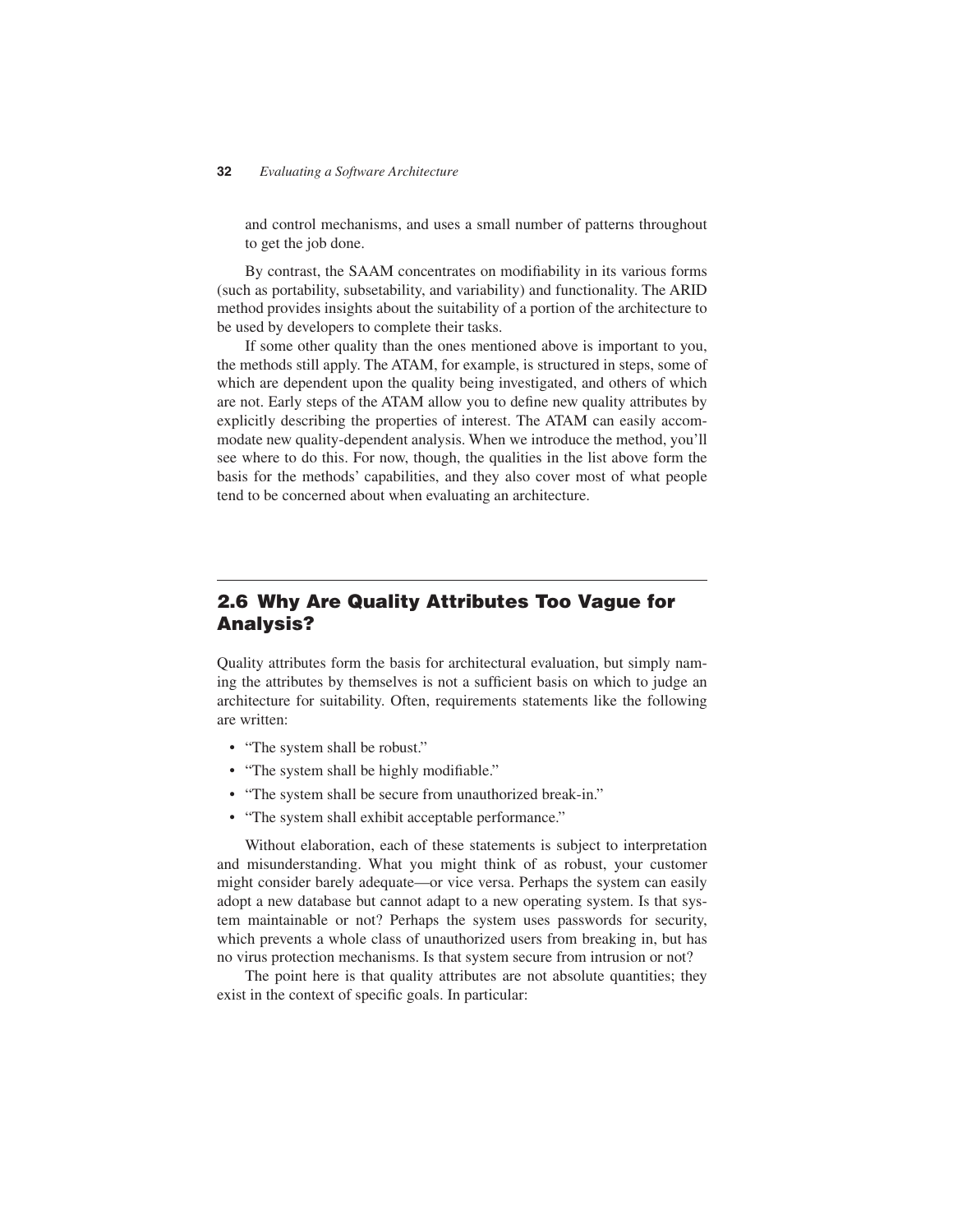- A system is modifiable (or not) with respect to a specific kind of change.
- A system is secure (or not) with respect to a specific kind of threat.
- A system is reliable (or not) with respect to a specific kind of fault occurrence.
- A system performs well (or not) with respect to specific performance criteria.
- A system is suitable (or not) for a product line with respect to a specific set or range of envisioned products in the product line (that is, with respect to a specific product line *scope*).
- An architecture is buildable (or not) with respect to specific time and budget constraints.

If this doesn't seem reasonable, consider that no system can ever be, for example, completely reliable under all circumstances. (Think power failure, tornado, or disgruntled system operator with a sledgehammer.) Given that, it is incumbent upon the architect to understand under exactly what circumstances the system should be reliable in order to be deemed acceptable.

In a perfect world, the quality requirements for a system would be completely and unambiguously specified in a requirements document. Most of us do not live in such a world. Requirements documents are not written, or are written poorly, or are not finished when it is time to begin the architecture. Also, architectures have goals of their own that are not enumerated in a requirements document for the system: They must be built using resources at hand, they should exhibit conceptual integrity, and so on. And so the first job of an architecture evaluation is to elicit the specific quality goals against which the architecture will be judged.

If all of these goals are specifically, unambiguously articulated, that's wonderful. Otherwise, we ask the stakeholders to help us write them down during an evaluation. The mechanism we use is the *scenario*. A scenario is a short statement describing an interaction of one of the stakeholders with the system. A user would describe using the system to perform some task; these scenarios would very much resemble *use cases* in object-oriented parlance. A maintenance stakeholder would describe making a change to the system, such as upgrading the operating system in a particular way or adding a specific new function. A developer's scenario might involve using the architecture to build the system or predict its performance. A customer's scenario might describe the architecture reused for a second product in a product line or might assert that the system is buildable given certain resources.

Each scenario, then, is associated with a particular stakeholder (although different stakeholders might well be interested in the same scenario). Each scenario also addresses a particular quality, but in specific terms. Scenarios are discussed more fully in Chapter 3.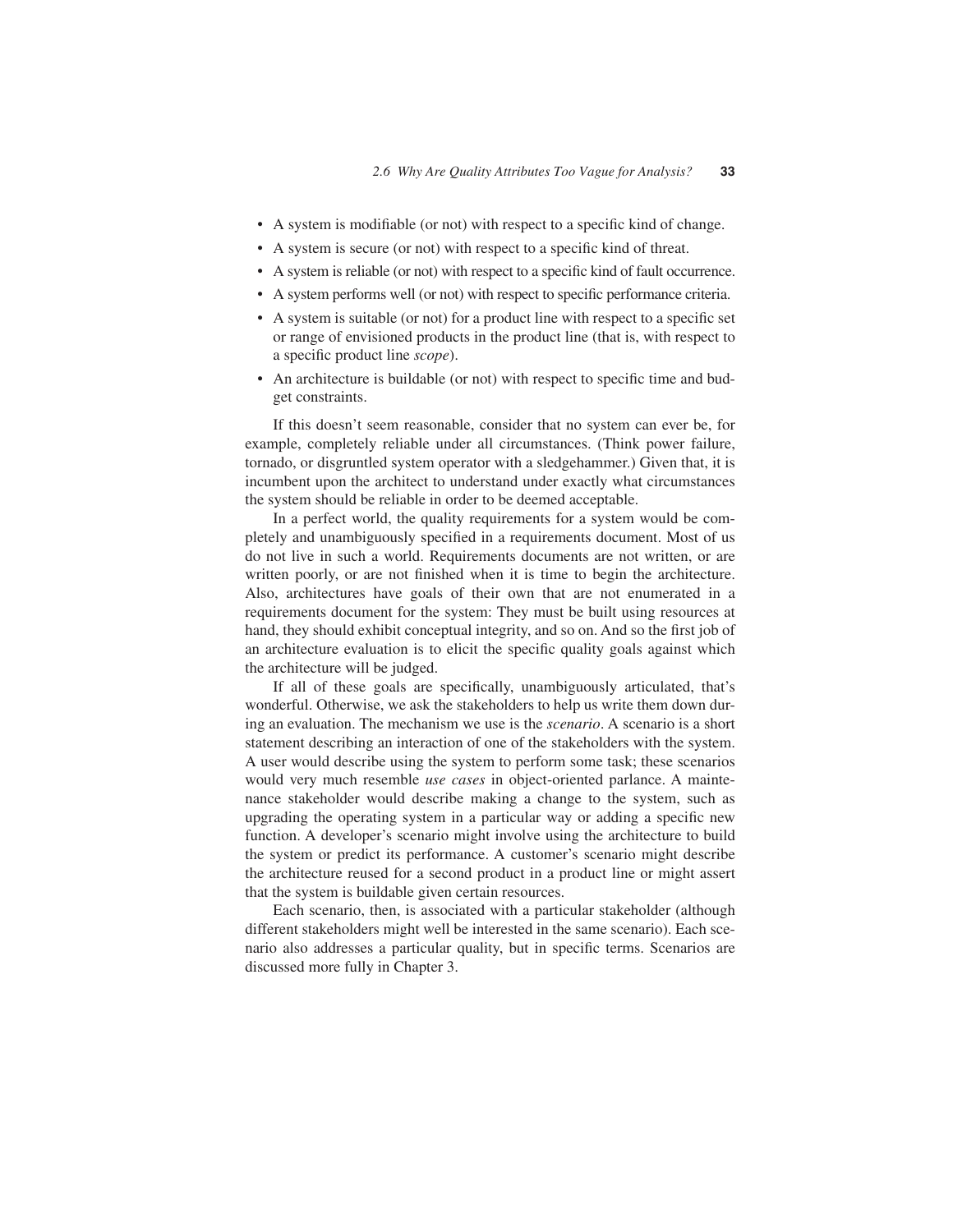# **2.7 What Are the Outputs of an Architecture Evaluation?**

#### **2.7.1 Outputs from the ATAM, the SAAM, and ARID**

An architecture evaluation results in information and insights about the architecture. The ATAM, the SAAM, and the ARID method all produce the outputs described below.

#### *Prioritized Statement of Quality Attribute Requirements*

An architecture evaluation can proceed only if the criteria for suitability are known. Thus, elicitation of quality attribute requirements against which the architecture is evaluated constitutes a major portion of the work. But no architecture can meet an unbounded list of quality attributes, and so the methods use a consensus-based prioritization. Having a prioritized statement of the quality attributes serves as an excellent documentation record to accompany any architecture and guide it through its evolution. All three methods produce this in the form of a set of quality attribute scenarios.

#### *Mapping of Approaches to Quality Attributes*

The answers to the analysis questions produce a mapping that shows how the architectural approaches achieve (or fail to achieve) the desired quality attributes. This mapping makes a splendid rationale for the architecture. Rationale is something that every architect should record, and most wish they had time to construct. The mapping of approaches to attributes can constitute the bulk of such a description.

#### *Risks and Nonrisks*

Risks are potentially problematic architectural decisions. Nonrisks are good decisions that rely on assumptions that are frequently implicit in the architecture. Both should be understood and explicitly recorded.<sup>2</sup>

Documenting of risks and nonrisks consists of

- An architectural decision (or a decision that has not been made)
- A specific quality attribute response that is being addressed by that decision along with the consequences of the predicted level of the response

<sup>2.</sup> Risks can also emerge from other, nonarchitectural sources. For example, having a management structure that is misaligned with the architectural structure might present an organizational risk. Insufficient communication between the stakeholder groups and the architect is a common kind of management risk.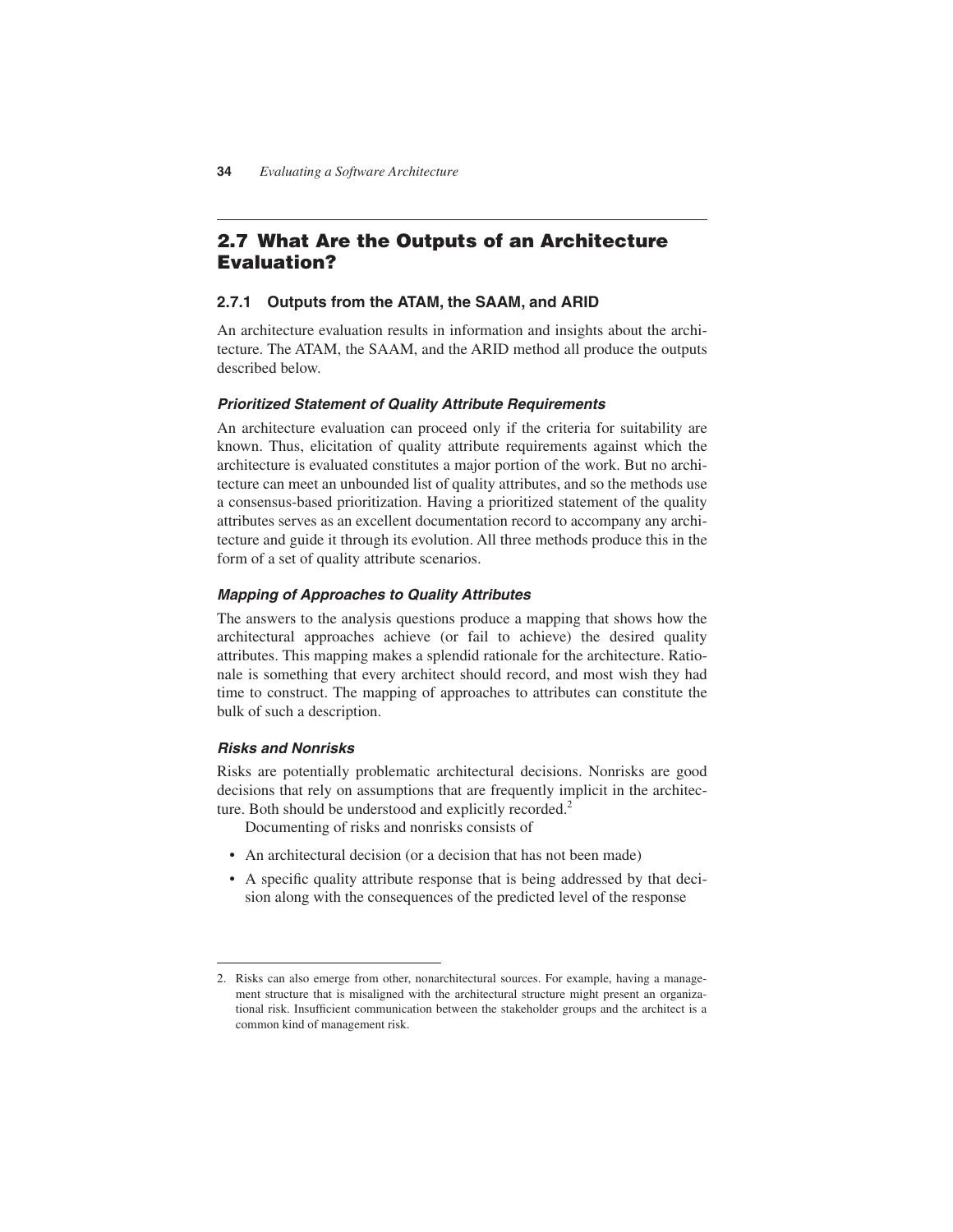• A rationale for the positive or negative effect that decision has on meeting the quality attribute requirement

#### An example of a risk is

The rules for writing business logic modules in the second tier of your three-tier client-server style are not clearly articulated (*a decision that has not been made*). This could result in replication of functionality, thereby compromising modifiability of the third tier (*a quality attribute response and its consequences*). Unarticulated rules for writing the business logic can result in unintended and undesired coupling of components (*rationale for the negative effect*).

#### An example of a nonrisk is

Assuming message arrival rates of once per second, a processing time of less than 30 milliseconds, and the existence of one higher priority process (*the architectural decisions*), a one-second soft deadline seems reasonable (*the quality attribute response and its consequences*) since the arrival rate is bounded and the preemptive effects of higher priority processes are known and can be accommodated (*the rationale*).

For a nonrisk to remain a nonrisk the assumptions must not change (or at least if they change, the designation of nonrisk will need to be rejustified). For example, if the message arrival rate, the processing time, or the number of higher priority processes changes in the example above, the designation of nonrisk could change.

## **2.7.2 Outputs Only from the ATAM**

In addition to the preceding information, the ATAM produces an additional set of results described below.

#### *Catalog of Architectural Approaches Used*

Every architect adopts certain design strategies and approaches to solve the problems at hand. Sometimes these approaches are well known and part of the common knowledge of the field; sometimes they are unique and innovative to the system being built. In either case, they are the key to understanding whether the architecture will meet its goals and requirements. The ATAM includes a step in which the approaches used are catalogued, and this catalog can later serve as an introduction to the architecture for people who need to familiarize themselves with it, such as future architects and maintainers for the system.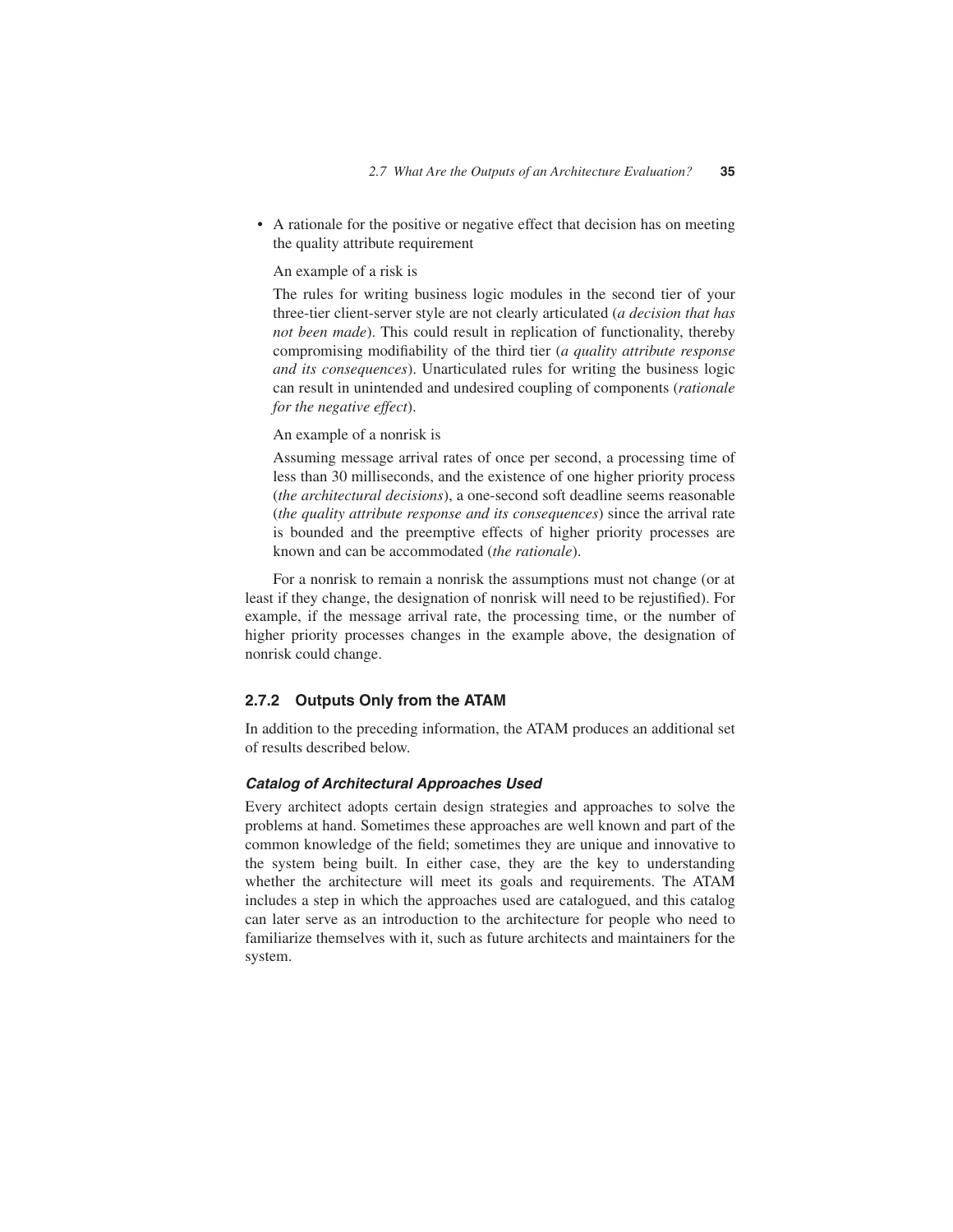#### *Approach- and Quality-Attribute-Specific Analysis Questions*

The ATAM poses analysis questions that are based on the attributes being sought and the approaches selected by the architect. As the architecture evolves, these questions can be used in future mini-evaluations to make sure that the evolution is not taking the architecture in the wrong direction.

#### *Sensitivity Points and Tradeoff Points*

We term key architectural decisions *sensitivity points* and *tradeoff points*. A sensitivity point is a property of one or more components (and/or component relationships) that is critical for achieving a particular quality attribute response. For example:

- The level of confidentiality in a virtual private network might be sensitive to the number of bits of encryption.
- The latency for processing an important message might be sensitive to the priority of the lowest priority process involved in handling the message.
- The average number of person-days of effort it takes to maintain a system might be sensitive to the degree of encapsulation of its communication protocols and file formats.

Sensitivity points tell a designer or analyst where to focus attention when trying to understand the achievement of a quality goal. They serve as yellow flags: *"*Use caution when changing this property of the architecture." Particular values of sensitivity points may become risks when realized in an architecture. Consider the examples above. A particular value in the encryption level—say, 32-bit encryption—may present a risk in the architecture. Or having a very low priority process in a pipeline that processes an important message may become a risk in the architecture.

A *tradeoff point* is a property that affects more than one attribute and is a sensitivity point for more than one attribute. For example, changing the level of encryption could have a significant impact on both security and performance. Increasing the level of encryption improves the predicted security but requires more processing time. If the processing of a confidential message has a hard real-time latency requirement then the level of encryption could be a tradeoff point. Tradeoff points are the most critical decisions that one can make in an architecture, which is why we focus on them so carefully.

Finally, it is not uncommon for an architect to answer an elicitation question by saying, "We haven't made that decision yet." In this case you cannot point to a component or property in the architecture and call it out as a sensitivity point because the component or property might not exist yet. However, it is important to flag key decisions that have been made as well as key decisions that have not yet been made.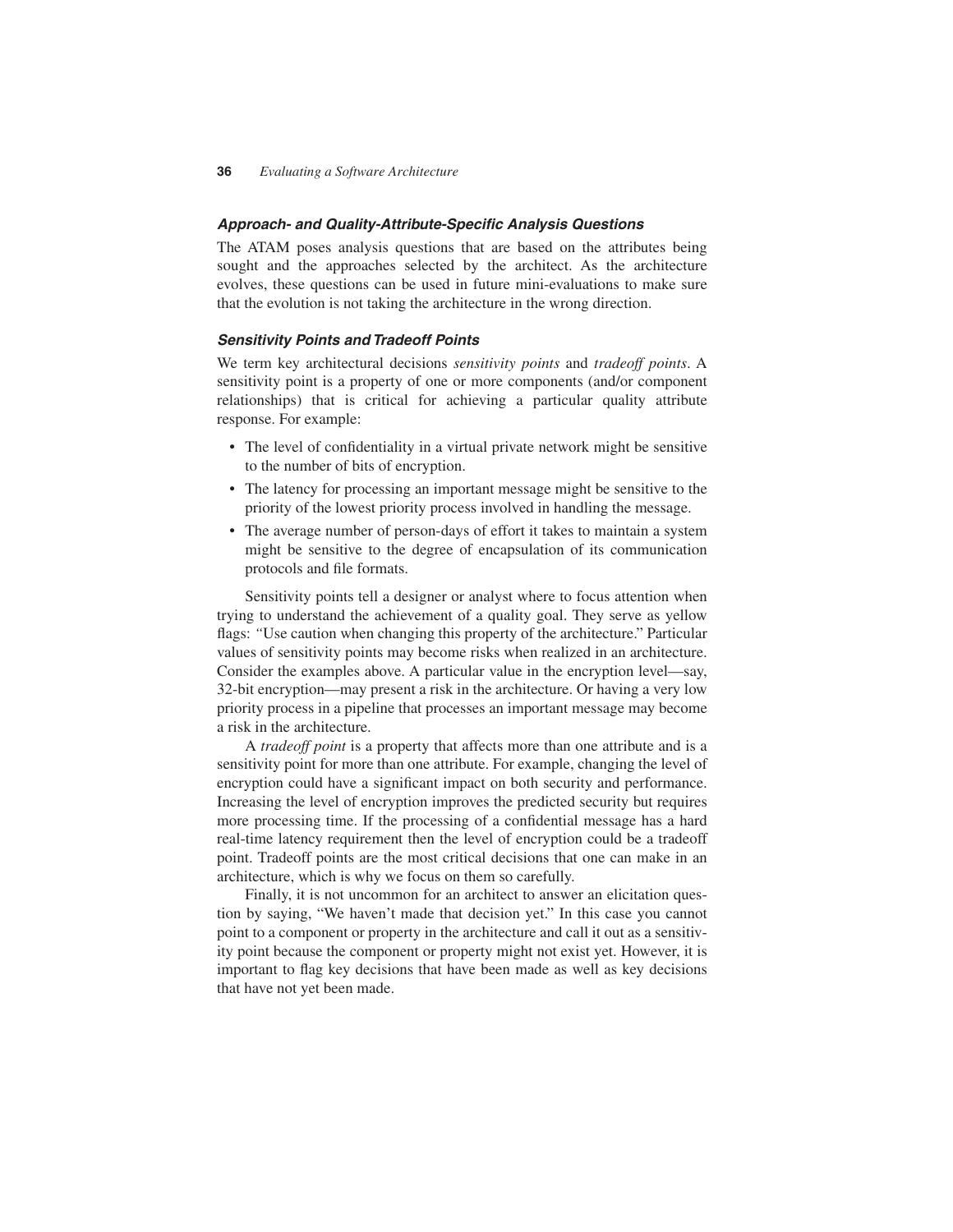# **2.8 What Are the Benefits and Costs of Performing an Architecture Evaluation?**

The main, and obvious, benefit of architecture evaluation is, of course, that it uncovers problems that if left undiscovered would be orders of magnitude more expensive to correct later. In short, architecture evaluation produces better architectures. Even if the evaluation uncovers no problems that warrant attention, it will increase everyone's level of confidence in the architecture.

But there are other benefits as well. Some of them are hard to measure, but they all contribute to a successful project and a more mature organization. You may not experience all of these on every evaluation, but the following is a list of the benefits we've often observed.

#### *Puts Stakeholders in the Same Room*

An architecture evaluation is often the first time that many of the stakeholders have ever met each other; sometimes it's the first time the architect has met them. A group dynamic emerges in which stakeholders see each other as all wanting the same thing: a successful system. Whereas before, their goals may have been in conflict with each other (and in fact, still may be), now they are able to explain their goals and motivations so that they begin to understand each other. In this atmosphere, compromises can be brokered or innovative solutions proposed in the face of greater understanding. It is almost always the case that stakeholders trade phone numbers and e-mail addresses and open channels of communication that last beyond the evaluation itself.

#### *Forces an Articulation of Specific Quality Goals*

The role of the stakeholders is to articulate the quality goals that the architecture should meet in order to be deemed successful. These goals are often not captured in any requirements document, or at least not captured in an unambiguous fashion beyond vague platitudes about reliability and modifiability. Scenarios provide explicit quality benchmarks.

#### *Results in the Prioritization of Conflicting Goals*

Conflicts that might arise among the goals expressed by the different stakeholders will be aired. Each method includes a step in which the goals are prioritized by the group. If the architect cannot satisfy all of the conflicting goals, he or she will receive clear and explicit guidance about which ones are considered most important. (Of course, project management can step in and veto or adjust the group-derived priorities—perhaps they perceive some stakeholders and their goals as "more equal" than others—but not unless the conflicting goals are aired.)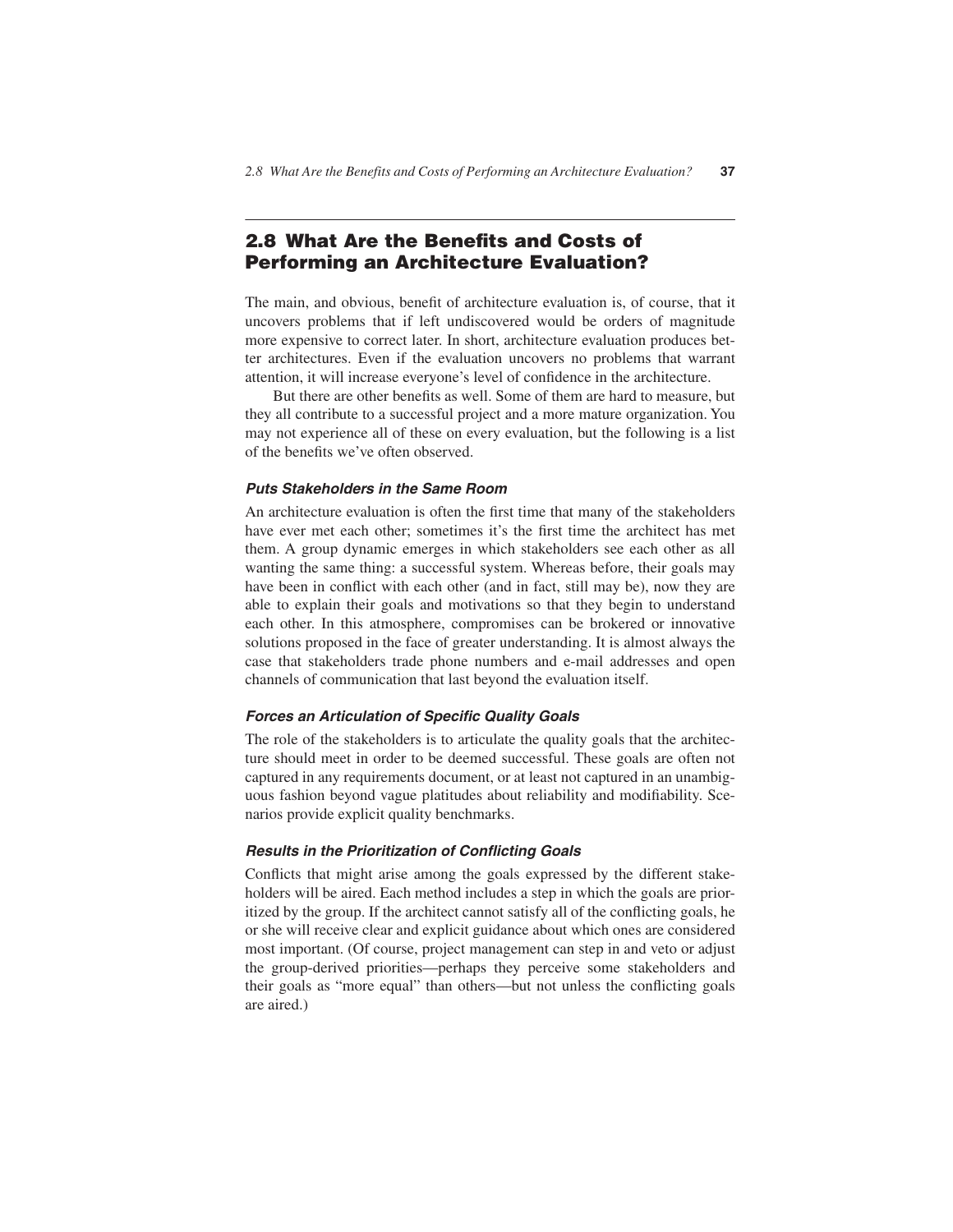#### *Forces a Clear Explication of the Architecture*

The architect is compelled to make a group of people not privy to the architecture's creation understand it, in detail, in an unambiguous way. Among other things, this will serve as a dress rehearsal for explaining it to the other designers, component developers, and testers. The project benefits by forcing this explication early.

#### *Improves the Quality of Architectural Documentation*

Often, an evaluation will call for documentation that has not yet been prepared. For example, an inquiry along performance lines will reveal the need for documentation that shows how the architecture handles the interaction of run-time tasks or processes. If the evaluation requires it, then it's an odds-on bet that somebody on the project team (in this case, the performance engineer) will need it also. Again, the project benefits because it enters development better prepared.

#### *Uncovers Opportunities for Cross-Project Reuse*

Stakeholders and the evaluation team come from outside the development project, but often work on or are familiar with other projects within the same parent organization. As such, both are in a good position either to spot components that can be reused on other projects or to know of components (or other assets) that already exist and perhaps could be imported into the current project.

#### *Results in Improved Architecture Practices*

Organizations that practice architecture evaluation as a standard part of their development process report an improvement in the quality of the architectures that are evaluated. As development organizations learn to anticipate the kinds of questions that will be asked, the kinds of issues that will be raised, and the kinds of documentation that will be required for evaluations, they naturally preposition themselves to maximize their performance on the evaluations. Architecture evaluations result in better architectures not only after the fact but before the fact as well. Over time, an organization develops a culture that promotes good architectural design.

Now, not all of these benefits may resonate with you. If your organization is small, maybe all of the stakeholders know each other and talk regularly. Perhaps your organization is very mature when it comes to working out the requirements for a system, and by the time the finishing touches are put on the architecture the requirements are no longer an issue because everyone is completely clear what they are. If so, congratulations. But many of the organizations in which we have carried out architecture evaluations are not quite so sophisticated, and there have always been requirements issues that were raised (and resolved) when the architecture was put on the table.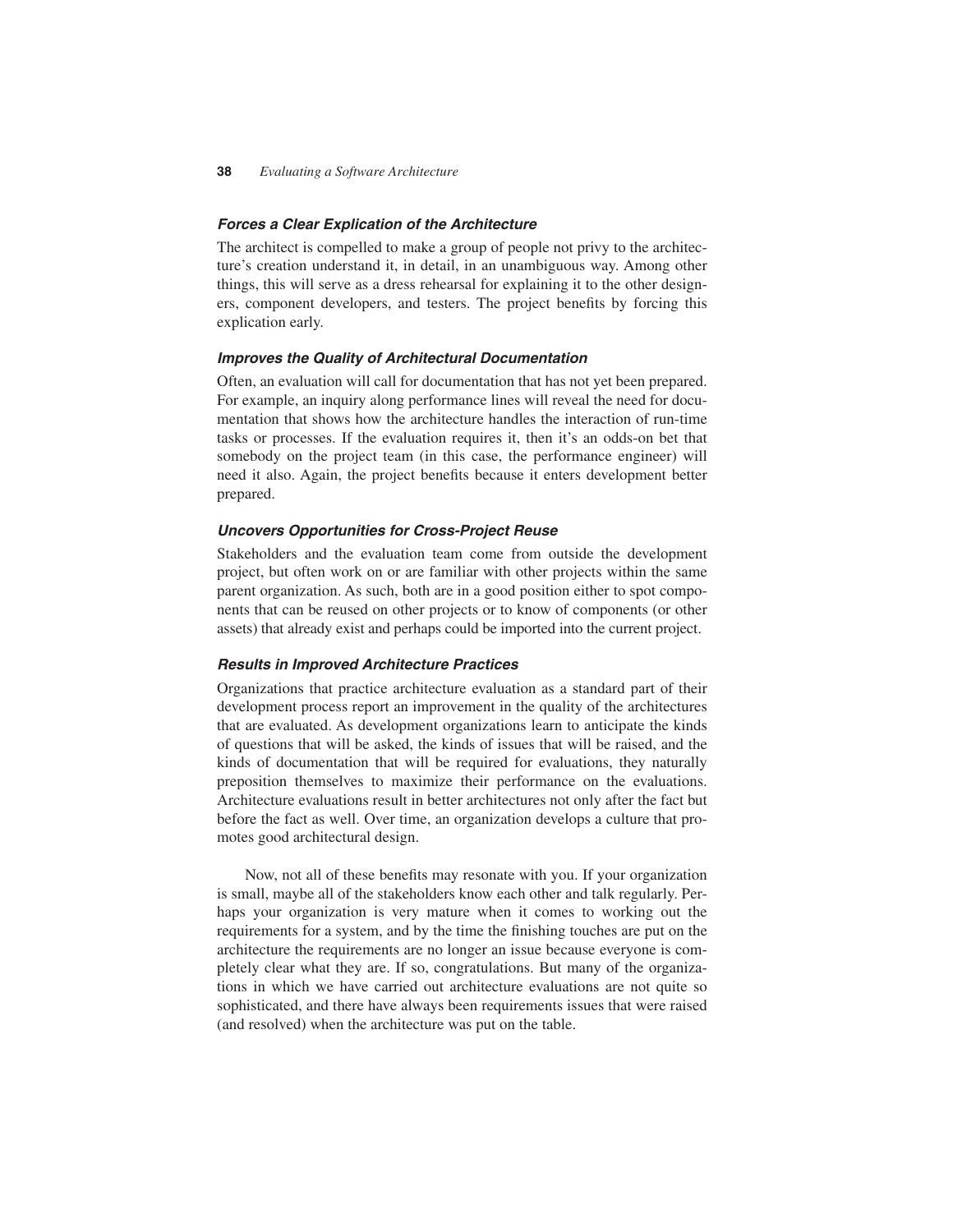There are also benefits to future projects in the same organization. A critical part of the ATAM consists of probing the architecture using a set of qualityspecific analysis questions, and neither the method nor the list of questions is a secret. The architect is perfectly free to arm her- or himself before the evaluation by making sure that the architecture is up to snuff with respect to the relevant questions. This is rather like scoring well on a test whose questions you've already seen, but in this case it isn't cheating: it's professionalism.

The costs of architecture evaluation are all personnel costs and opportunity costs related to those personnel participating in the evaluation instead of something else. They're easy enough to calculate. An example using the cost of an ATAM-based evaluation is shown in Table 2.1. The left-most column names the phases of the ATAM (which will be described in subsequent chapters). The other columns split the cost among the participant groups. Similar tables can easily be constructed for other methods.

Table 2.1 shows figures for what we would consider a medium-size evaluation effort. While 70 person-days sounds like a substantial sum, in actuality it may not be so daunting. For one reason, the *calendar* time added to the project is minimal. The schedule should not be impacted by the preparation at all, nor the follow-up. These activities can be carried out behind the scenes, as it were. The middle phases consume actual project days, usually three or so. Second, the project normally does not have to pay for all 70 staff days. Many of the

| Participant<br>Group<br><b>ATAM Phase</b>                | <b>Evaluation Team</b><br>(assume 5<br>members) | <b>Stakeholders</b>                                                                          |                                                                  |
|----------------------------------------------------------|-------------------------------------------------|----------------------------------------------------------------------------------------------|------------------------------------------------------------------|
|                                                          |                                                 | <b>Project Decision</b><br><b>Makers (assume</b><br>architect, project<br>manager, customer) | <b>Other Stakeholders</b><br>(assume 8)                          |
| Phase $0$<br>Preparation                                 | 1 person-day by<br>team leader                  | 1 person-day                                                                                 | $\Omega$                                                         |
| Phase 1:<br>Initial<br>evaluation<br>(1 day)             | 5 person-days                                   | 3 person-days                                                                                | $\Omega$                                                         |
| Phase 2:<br>Complete<br>evaluation<br>$(3 \text{ days})$ | 15 person-days                                  | 9 person-days +<br>2 person-days to<br>prepare                                               | 16 person-days (most<br>stakeholders present<br>only for 2 days) |
| Phase 3:<br>Follow-up                                    | 15 person-days                                  | 3 person-days to read<br>and respond to report                                               | $\Omega$                                                         |
| TOTAL                                                    | 36 person-days                                  | 18 person-days                                                                               | 16 person-days                                                   |

**Table 2.1** Approximate Cost of a Medium-Size ATAM-Based Evaluation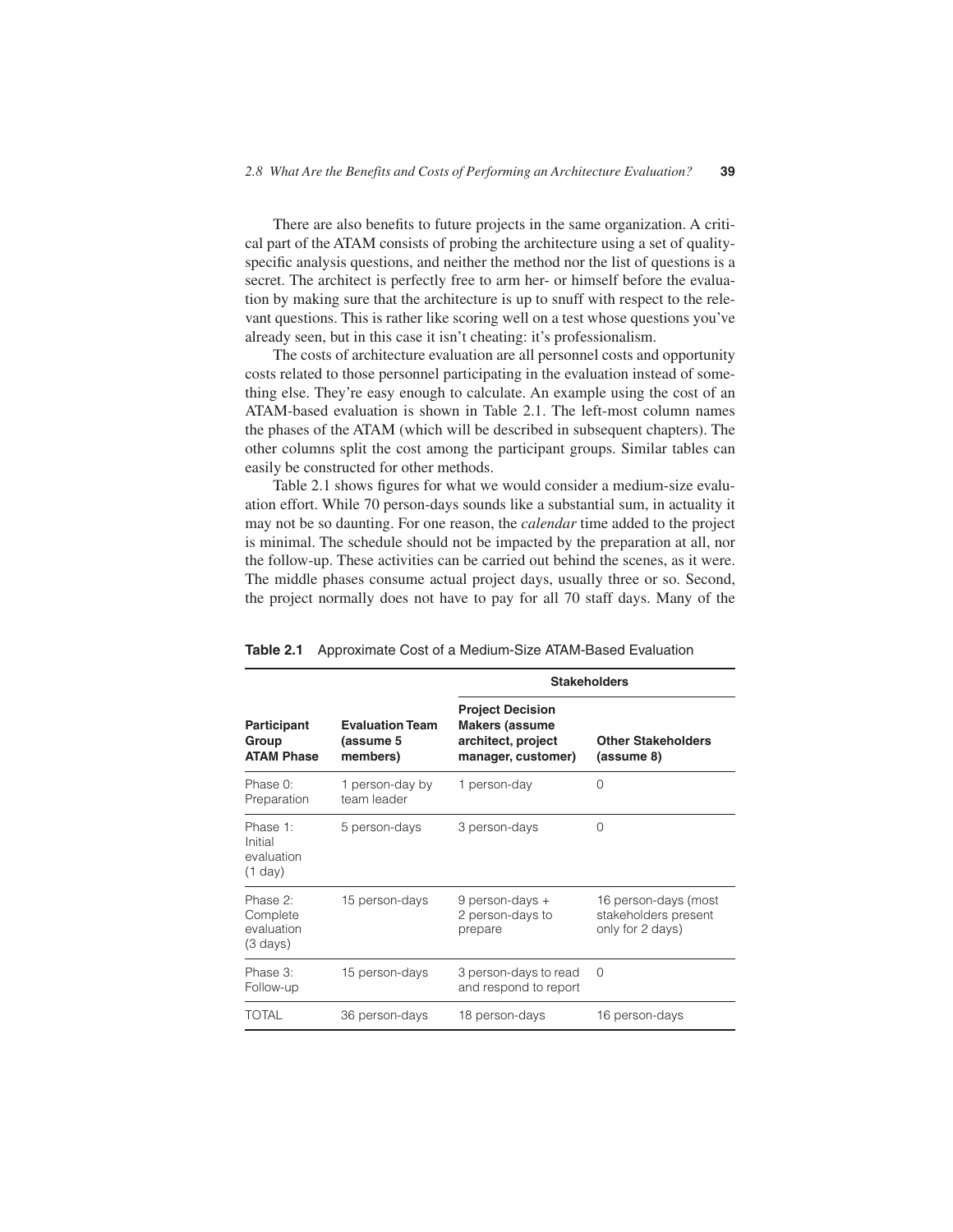stakeholders work for other cost centers, if not other organizations, than the development group. Stakeholders by definition have a vested interest in the system, and they are often more than willing to contribute their time to help produce a quality product.

It is certainly easy to imagine larger and smaller efforts than the one characterized by Table 2.1. As we will see, all of the methods are flexible, structured to iteratively spiral down into as much detail as the evaluators and evaluation client feel is warranted. Cursory evaluations can be done in a day; excruciatingly detailed evaluations could take weeks. However, the numbers in Table 2.2 represent what we would call nominal applications of the ATAM. For smaller projects, Table 2.2 shows how those numbers can be halved.

If your group evaluates many systems in the same domain or with the same architectural goals, then there is another way that the cost of evaluation can be reduced. Collect and record the scenarios used in each evaluation. Over time, you will find that the scenario sets will begin to resemble each other. After you have performed several of these almost-alike evaluations, you can produce a "canonical" set of scenarios based on past experience. At this point, the scenarios have in essence graduated to become a checklist, and you can dispense with the bulk of the scenario-generation part of the exercise. This saves about a day. Since scenario generation is the primary duty of the stakeholders, the bulk of their time can also be done away with, lowering the cost still further.

| <b>Participant</b><br>Group<br><b>ATAM Phase</b>           | <b>Evaluation team</b><br>(assume 2<br>members) | <b>Stakeholders</b>                                                                |                                         |
|------------------------------------------------------------|-------------------------------------------------|------------------------------------------------------------------------------------|-----------------------------------------|
|                                                            |                                                 | <b>Project Decision</b><br><b>Makers (assume</b><br>architect, project<br>manager) | <b>Other Stakeholders</b><br>(assume 3) |
| Phase $0$<br>Preparation                                   | 1 person-day by<br>team leader                  | 1 person-day                                                                       | $\Omega$                                |
| Phase 1:<br>Initial<br>evaluation<br>(1 day)               | 2 person-days                                   | 2 person-days                                                                      | $\Omega$                                |
| Phase $21$<br>Complete<br>evaluation<br>$(2 \text{ days})$ | 4 person-days                                   | 4 person-days +<br>2 person-days to<br>prepare                                     | 6 person-days                           |
| Phase $3^{\circ}$<br>Follow-up                             | 8 person-days                                   | 2 person-days to read<br>and respond to report                                     | $\Omega$                                |
| TOTAL                                                      | 15 person-days                                  | 11 person-days                                                                     | 6 person-days                           |

**Table 2.2** Approximate Cost of a Small ATAM-Based evaluation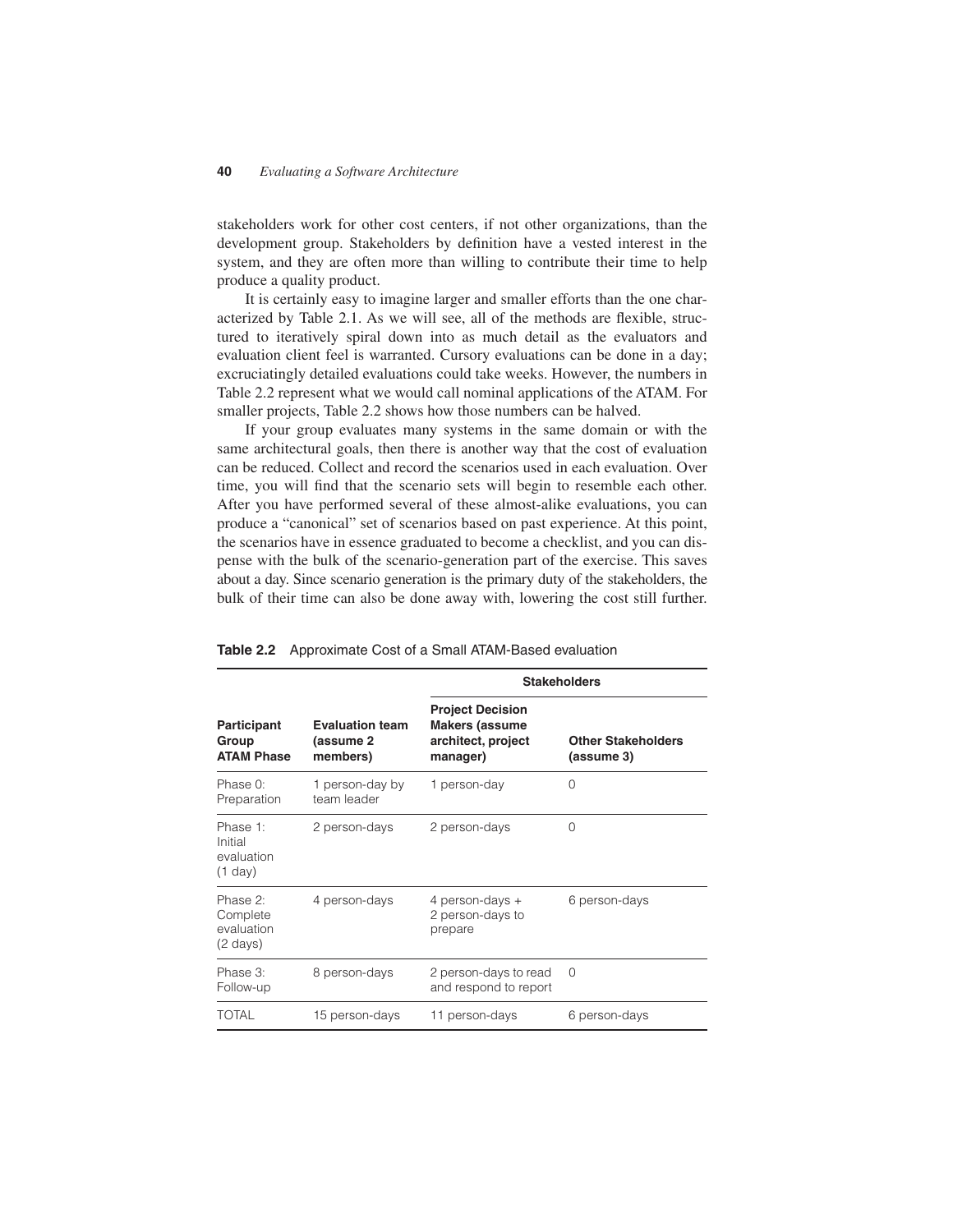| Participant<br>Group<br><b>ATAM Phase</b>      | <b>Evaluation Team</b><br>(assume 4<br>members) | <b>Stakeholders</b>                                                                          |                                                                               |  |
|------------------------------------------------|-------------------------------------------------|----------------------------------------------------------------------------------------------|-------------------------------------------------------------------------------|--|
|                                                |                                                 | <b>Project Decision</b><br><b>Makers (assume</b><br>architect, project<br>manager, customer) | <b>Other Stakeholders</b><br>(assume the customer<br>validates the checklist) |  |
| Phase $0$<br>Preparation                       | 1 person-day by<br>team leader                  | 1 person-day                                                                                 | 0                                                                             |  |
| Phase 1:<br>Initial<br>evaluation<br>(1 day)   | 4 person-days                                   | 3 person-days                                                                                | O                                                                             |  |
| Phase 2:<br>Complete<br>evaluation<br>(2 days) | 8 person-days                                   | 6 person-days                                                                                | 2 person-days                                                                 |  |
| Phase 3:<br>Follow-up                          | 12 person-days                                  | 3 person-days to read<br>and respond to report                                               | $\Omega$                                                                      |  |
| TOTAL                                          | 25 person-days                                  | 13 person-days                                                                               | 2 person-days                                                                 |  |

**Table 2.3** Approximate Cost of a Medium-Size Checklist-based ATAM-Based Evaluation

(You still may want to have a few key stakeholders, including the customer, to validate the applicability of your checklist to the new system.) The team size can be reduced, since no one is needed to record scenarios. The architect's preparation time should be minimal since the checklist will be publicly available even when he or she begins the architecture task.

Table 2.3 shows the cost of a medium-size checklist-based evaluation using the ATAM, which comes in at about  $\frac{4}{7}$  of the cost of the scenario-based ⁄ evaluation of Table 2.1.

The next chapter will introduce the first of the three architecture evaluation methods in this book: the Architecture Tradeoff Analysis Method.

# **2.9 For Further Reading**

The For Further Reading list of Chapter 9 (Comparing Software Architecture Evaluation Methods) lists good references on various architecture evaluation methods.